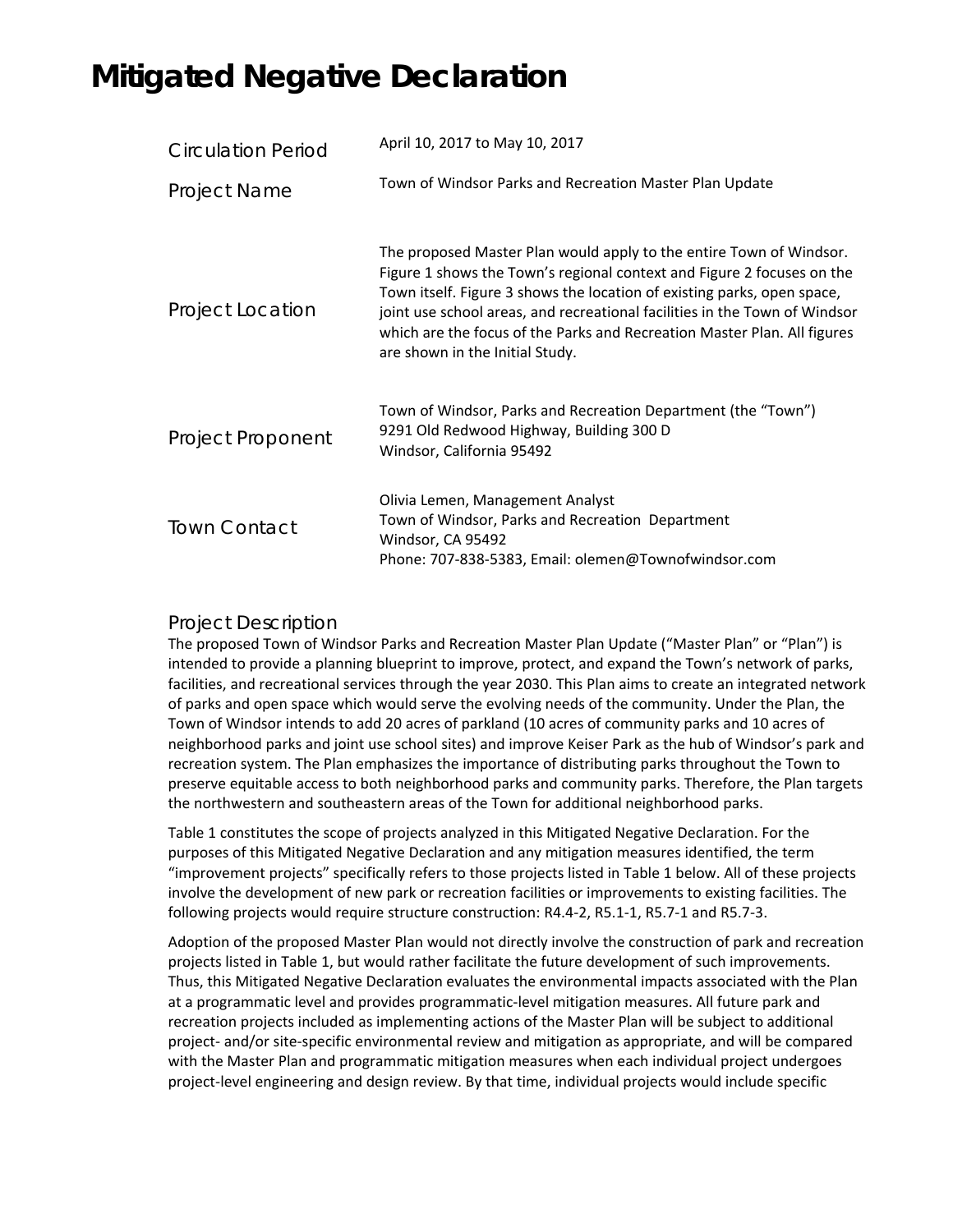project‐level detail such as construction drawings and scheduling information such that individual project‐level impacts could be analyzed.

|  |  | <b>Table 1 Proposed Improvement Projects</b> |  |
|--|--|----------------------------------------------|--|
|--|--|----------------------------------------------|--|

| No.                 | <b>Action Item</b>                                                                                                                                                                                                                | <b>Priority</b><br>$(1-5)$ | On-<br>going | Yearly | $1 - 4$<br>Years | $5 - 8$<br>Years | $9 - 16$<br>Years |
|---------------------|-----------------------------------------------------------------------------------------------------------------------------------------------------------------------------------------------------------------------------------|----------------------------|--------------|--------|------------------|------------------|-------------------|
| R2.1-1              | Develop the Windsor Mill project linear park<br>along the creek and pedestrian connection to<br>Windsor Creek Elementary School                                                                                                   | 3                          |              |        |                  | x                |                   |
| $R2.1 - 2$          | Develop the Windsor Station Area/ Downtown<br>Specific Plan's 0.7 acre park                                                                                                                                                       | 3                          |              |        |                  |                  | x                 |
| $R2.1 - 3$          | Develop an 0.5 to 0.7 acre park/plaza/preserve<br>as part of the redeveloped Civic Center site                                                                                                                                    | 2                          |              |        |                  | x                |                   |
| $R2.1 - 4$          | Acquire additional land adjacent to Keiser Park<br>to expand Keiser Park's acreage                                                                                                                                                | $\mathbf{1}$               | X            |        |                  |                  |                   |
| R2.2-1a             | Develop one additional exclusive use diamond<br>field, lighted if possible, to meet population<br>demand                                                                                                                          | 3                          |              |        |                  |                  | x                 |
| R2.2-1b             | Develop one additional exclusive use soccer field,<br>lighted if possible, to meet population demand                                                                                                                              | 3                          |              |        |                  | x                |                   |
| R <sub>2</sub> .2-2 | Replace Keiser Park ballfields at Esposti Park                                                                                                                                                                                    | 1                          |              |        |                  | x                |                   |
| $R2.2 - 3$          | Work with the School District to improve<br>conditions, determine appropriate fees, and<br>increase the availability of fields for public use                                                                                     | 1                          | x            |        |                  |                  |                   |
| $R2.2 - 3$          | Windsor High School (fields and track)                                                                                                                                                                                            | 1                          |              |        | X                |                  |                   |
| $R2.2 - 3$          | Windsor Middle School field use                                                                                                                                                                                                   | 1                          |              |        |                  | х                |                   |
| $R2.2 - 3$          | Windsor Creek Elementary School field use                                                                                                                                                                                         | 1                          |              |        | X                |                  |                   |
| R <sub>2</sub> .2-4 | Add lighting to fields to increase playability                                                                                                                                                                                    | 2                          |              |        | x                |                  |                   |
| R2.2-4              | Add lighting at Wilson Soccer Ranch <sup>1</sup>                                                                                                                                                                                  | 2                          |              |        | x                |                  |                   |
| R <sub>2</sub> .2-4 | Add lighting at Keiser $A^1$                                                                                                                                                                                                      | 2                          |              |        | X                |                  |                   |
| R2.2-4              | Add lighting at Keiser B & C                                                                                                                                                                                                      | 2                          |              |        |                  | X                |                   |
| $R3.2 - 1$          | Complete construction of proposed Class I multi-<br>use trails along creek corridors and along the<br>SMART rail line, as described in Table 8-4, as well<br>as the crossings recommended in the Crossing of<br>Highway 101 Study | 1                          | X            |        |                  |                  |                   |
| $R3.3 - 1$          | Plan and develop neighborhood parks in the<br>north-western portion of Windsor, on both the<br>east and west sides of Highway 101                                                                                                 | 5                          |              |        |                  |                  | x                 |
| R3.3-2              | Plan and develop small parks or open spaces in<br>the southern portion of Windsor, west of<br>Highway 101, to serve the employees of the<br>industrial area                                                                       | 5                          |              |        |                  |                  | х                 |
| $R3.3-3$            | Plan and develop a neighborhood park in south-<br>eastern Windsor, south of Shiloh Road                                                                                                                                           | 4                          |              |        |                  | Χ                |                   |
| R4.2-2              | Update the Keiser Park Master Plan,<br>incorporating community input regarding<br>desired park features, including the multi-<br>generational Community Center, and potential<br>relocation of Huerta Gym functions <sup>2</sup>  | 1                          |              |        | x                |                  |                   |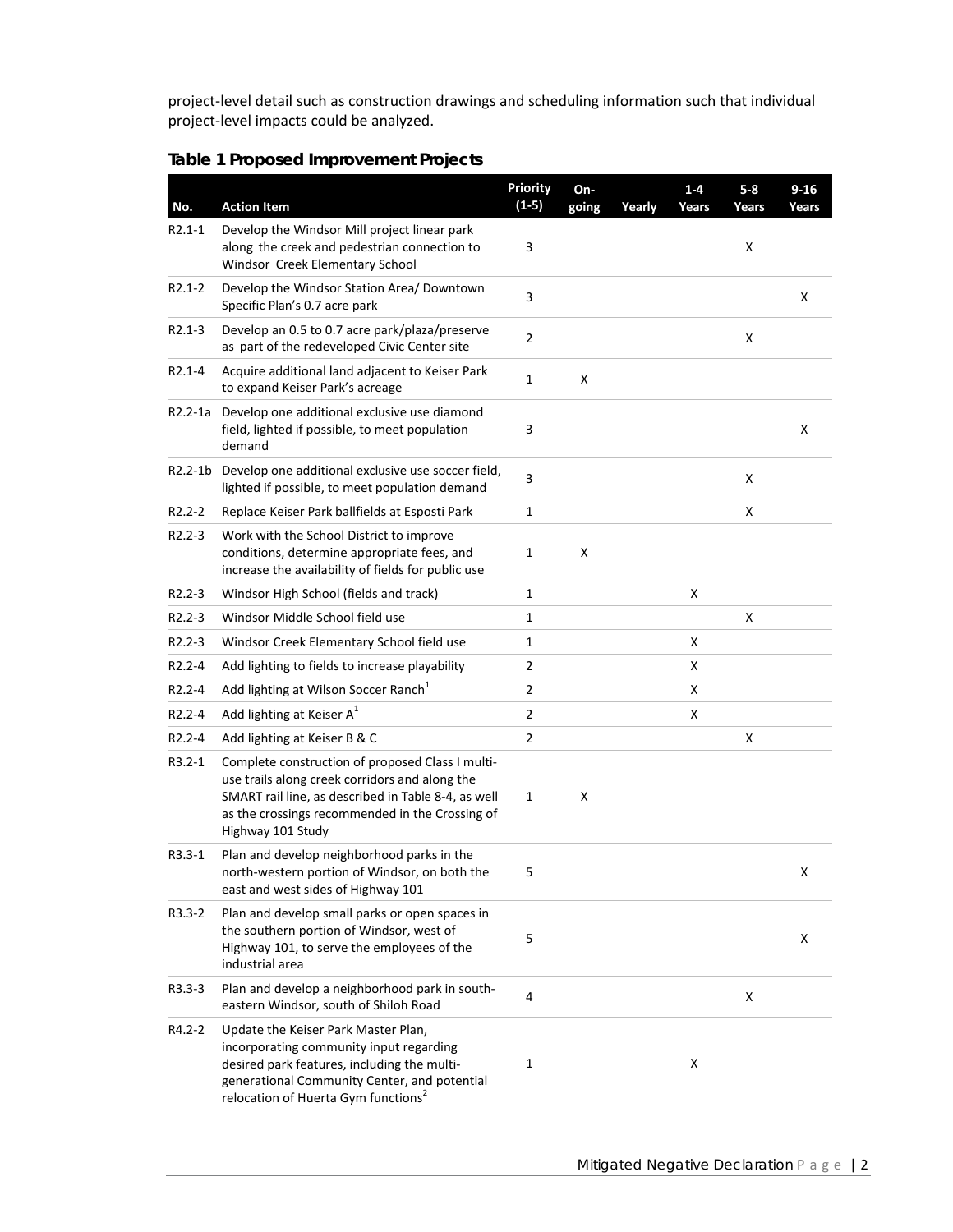| No.        | <b>Action Item</b>                                                                                                                                                                                                                                    | <b>Priority</b><br>$(1-5)$ | On-<br>going | Yearly | $1 - 4$<br><b>Years</b> | $5 - 8$<br>Years | $9 - 16$<br>Years |
|------------|-------------------------------------------------------------------------------------------------------------------------------------------------------------------------------------------------------------------------------------------------------|----------------------------|--------------|--------|-------------------------|------------------|-------------------|
| $R5.1 - 1$ | Develop a Keiser Park Aquatics Center that is<br>multi-use; accommodating the various aquatics<br>activities from swim lessons, recreational swim,<br>water polo, therapeutic swim and competitive<br>swim to aqua aerobics <sup>3</sup>              | 1                          |              |        | X                       |                  |                   |
| R5.7-1     | If supported by the Civic Center Visioning Study,<br>develop a "community center space" to support<br>the activities and economic benefit derived from<br><b>Town Green events</b>                                                                    | $\mathbf{1}$               |              |        | X                       |                  |                   |
| R5.7-3     | Require restrooms as part of Civic Center<br>Visioning Study. Identify wayfinding and hours<br>for Town Green restrooms                                                                                                                               | 1                          |              |        | X                       |                  |                   |
|            | R10.4-1 Use creative signage and displays to describe<br>features such as native habitat, reduced water<br>use in response to drought conditions, and<br>swales and pervious paving for removing storm<br>water pollutants and recharging groundwater | 3                          |              |        |                         | X                |                   |
|            | R10.4-2 Use interpretive signage along creeks to educate<br>about watersheds and water quality                                                                                                                                                        | 3                          |              |        |                         | X                |                   |
|            | R10.4-3 Integrate elements such as wind turbines and<br>solar powered lighting into educational display<br>or art pieces                                                                                                                              | 4                          | X            |        |                         |                  |                   |

 $<sup>1</sup>$  Projects involving lighting at Wilson Ranch and Keiser Field A are already in progress.</sup>

 $2$  It is assumed that the multi-generational Community Center would have a floor area of approximately 50,000 square feet.

 $3$  The Keiser Park Aquatics Center would be approximately 18,000 square feet in size, and would also include an adjacent surface parking lot.

Source: Town of Windsor Parks and Recreation Master Plan Update, 2016

At this time, the majority of individual projects contained in Table 1 are not defined to a level that would allow project‐level analysis and thus it would be speculative to analyze as such. Rather, they are addressed on a programmatic basis. However, the Community Center and Aquatics Center proposed at Keiser Park each have more detailed plans and are analyzed and mitigated on a greater level of detail in this Initial Study. There is not enough information at this time to analyze these projects on a project‐level basis and the two projects must still undergo project‐level environmental analysis under CEQA before the Town approves and authorizes their construction.

The Town notes that the Community Center and Aquatics Center at Keiser Park were previously analyzed in the February 2008 Keiser Park Master Plan Environmental Impact Report (EIR) (SCH No. 20000032102). The 2008 EIR was certified by the Town Council on May 21, 2008. This Mitigated Negative Declaration and Initial Study incorporates by reference the 2008 Keiser Park EIR which can be viewed at the Town of Windsor website Document Center (https://www.townofwindsor.com/DocumentCenter/View/15271). Since adoption of the 2008 EIR, plans for the Community Center and Aquatics Center have been altered and impacts are analyzed on a programmatic level using updated project details. .

## Keiser Park Community Center and Aquatics Center Project Description

The Community Center and Aquatics Center would be constructed in the southeast corner of Keiser Park on the site of two existing baseball fields (Uchityl Field and Bertozzi Field). The Community Center would be located on the eastern portion of the existing fields and the Aquatic Center would be located on the western portion of the fields.

The Community Center would be a two-story building about 50,000 square feet with gym space, a teen center, pre‐school, and would offer fitness and health programs.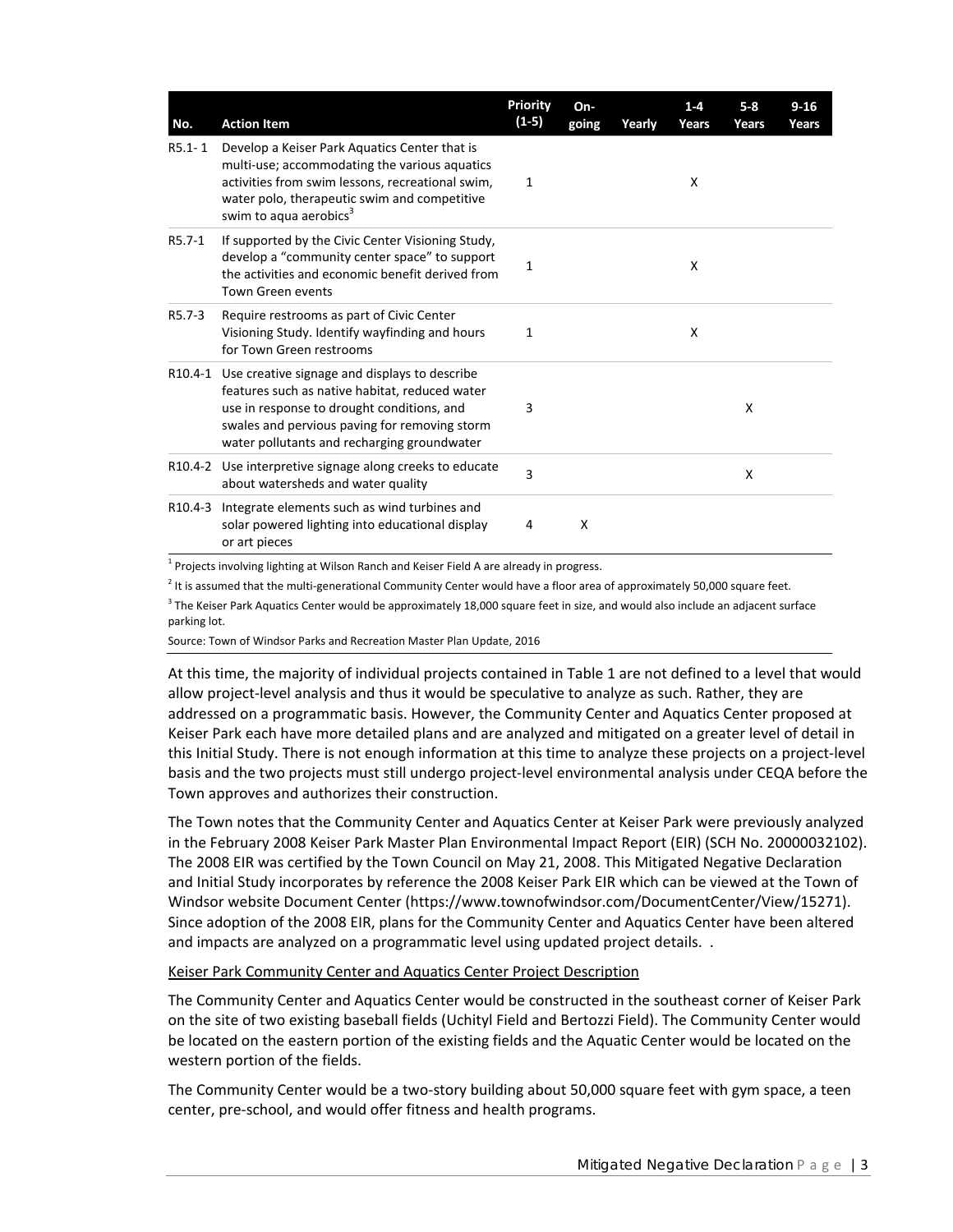The Aquatics Center would include a 30‐meter competition pool, large recreational pool, and children's pool plus supporting amenities. Supporting amenities would include storage, lifeguard/administrative space, restrooms, and a community room. A new parking lot would be constructed to the west of the Aquatics Center adjacent to Starr Creek. The eastern border or the Aquatics Center would be landscaped.

The above descriptions for the Community Center and Aquatics Center provide the most detailed information available for these two projects at this time. Upon finalizing the Community Center and Aquatics Center project plans the two projects would undergo project‐level environmental review prior to project approval.

## Determination

Based on this initial evaluation:

- $\Box$  I find that the proposed project COULD NOT have a significant effect on the environment, and a NEGATIVE DECLARATION will be prepared.
- I find that although the proposed project could have a significant effect on the environment, there will not be a significant effect in this case because revisions to the project have been made by or agreed to by the project proponent. A MITIGATED NEGATIVE DECLARATION will be prepared.
- □ I find that the proposed project MAY have a significant effect on the environment, and an ENVIRONMENTAL IMPACT REPORT is required.
- $\Box$  I find that the proposed project MAY have a "potentially significant impact" or "potentially significant unless mitigated" impact on the environment, but at least one effect (1) has been adequately analyzed in an earlier document pursuant to applicable legal standards, and (2) has been addressed by mitigation measures based on the earlier analysis as described on attached sheets. An ENVIRONMENTAL IMPACT REPORT is required, but it must analyze only the effects that remain to be addressed.
- $\Box$  I find that although the proposed project could have a significant effect on the environment, because all potential significant effects (a) have been analyzed adequately in an earlier EIR or NEGATIVE DECLARATION pursuant to applicable standards, and (b) have been avoided or mitigated pursuant to that earlier EIR or NEGATIVE DECLARATION, including revisions or mitigation measures that are imposed upon the proposed project, nothing further is required.

Signature Date

Printed Name Title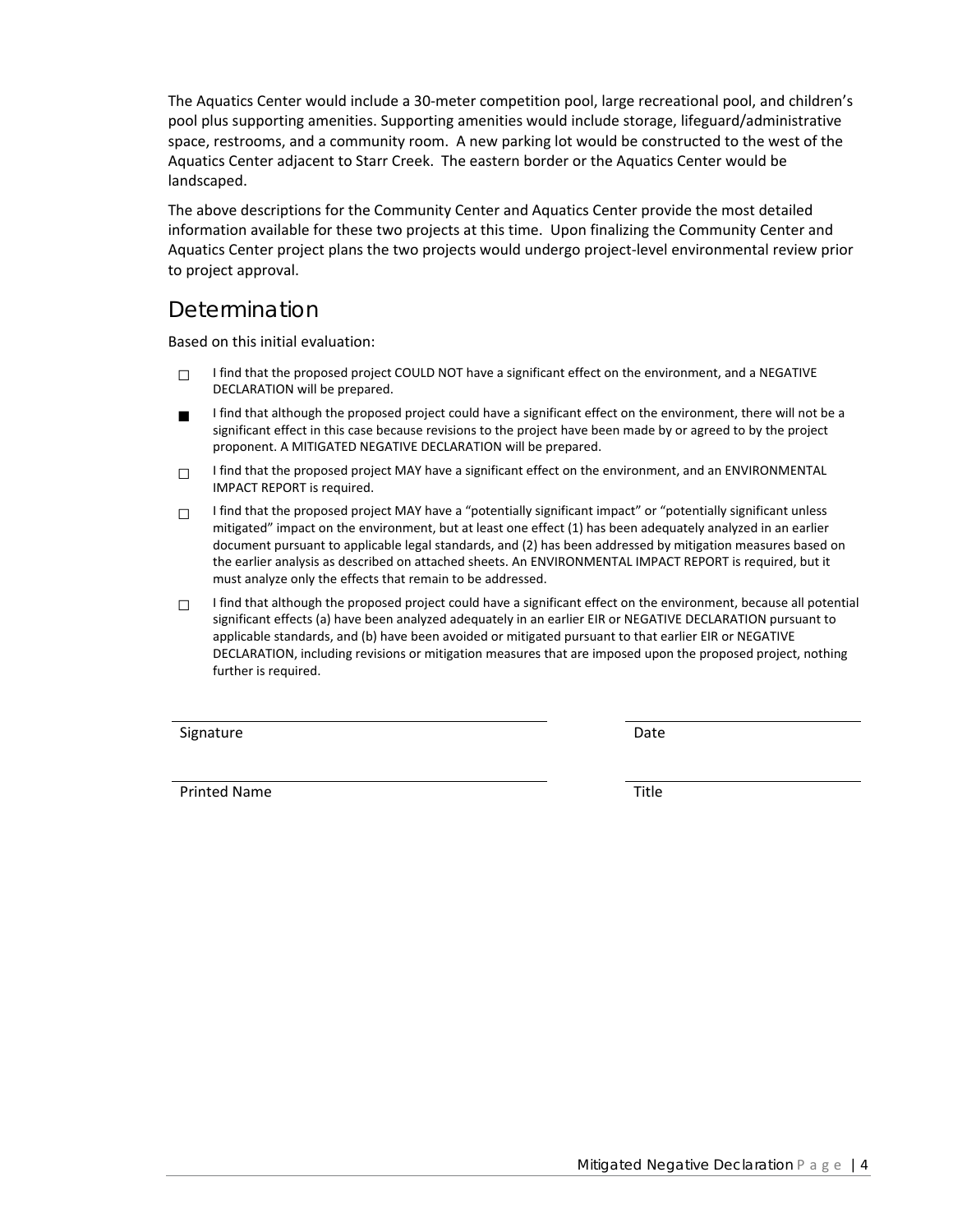The attached Initial Study incorporates all relevant information regarding the potential environmental effects of the project and confirms the determination that an EIR is not required for the project. In addition, the following mitigation measures have been incorporated into the project:

- **A‐2** Prior to project construction, project designs for all buildings shall be reviewed by the Town Planning Commission for visual compatibility with surrounding land uses. Visual compatibility shall include color schemes, building material, and architectural style consistent with the surrounding area.
- **AQ‐1 Health Risk Assessment.** With the exception of the specific projects discussed above (Project R2.1-1, Project R2.2-3, and Keiser Park Community Center and Aquatics Center), the lead agency shall conduct a screening‐level health risk assessment for each individual project in accordance with BAAQMD guidelines prior to project construction. BAAQMD screening tools shall be used to determine emissions sources (permitted sources, highways, and major roadways) within 1,000 feet of the project's fence line. If estimated cancer risk and/or hazard risk exceed the applicable thresholds, advanced screening following BAAQMD methodology shall be conducted. If site‐ specific air modeling analysis determines that thresholds would be exceeded, the lead agency shall implement risk reduction strategies to reduce risk and exposure to below threshold levels.
- **BIO‐1 Biological Resources Screening and Assessment.** Prior to final design approval of individual projects involving ground disturbance of natural habitat and/or vegetation trimming and/or removal of vegetation, the Town shall have a qualified biologist conduct a field reconnaissance and biological analysis of the environmental limits of the project to identify biological constraints and potential impacts to sensitive biological resources from the project, including potential impacts to special‐status plants, animals, and their habitats, as well as protected natural communities including wetland and terrestrial communities and protected trees. For those projects for which ground disturbance would not affect natural habitat (i.e., work is limited to paved, ruderal, or developed areas only), a desktop analysis to identify any biological constraints for the project may be sufficient. The qualified biologist shall determine, based on the nature of construction activities, if a field reconnaissance is necessary for such projects to completely assess biological constraints.

If the biologist identifies protected biological resources or the potential for protected biological resources within project limits and the resource has potential to be adversely affected by project design, the Town shall first prepare alternative designs that seek to avoid and/or minimize impacts to the biological resources. If the project cannot be designed without complete avoidance, the Town shall have the qualified biologist identify the specific construction impacts to special‐status species, develop project‐specific avoidance and mitigation procedures to be followed to reduce biological impacts to a less-than-significant level during project construction, identify any State or Federal listed species that would necessitate coordination with the appropriate regulatory agency to obtain regulatory permits, and implement project‐specific avoidance and mitigation measures prior to and during any construction activities.

Mitigation actions that may be required should impacts to special‐status species be identified include:

- Special-Status Plant and/or Wildlife Protocol Surveys
- Pre-construction surveys to identify the presence of special-status species within and adjacent to work areas
- Worker Environmental Awareness Program training for all construction personnel
- Complete avoidance of special‐status species where and if possible. Avoidance measures may include:
	- o Delimiting and flagging of special‐status species avoidance buffer areas (Environmentally Sensitive Areas or ESAs)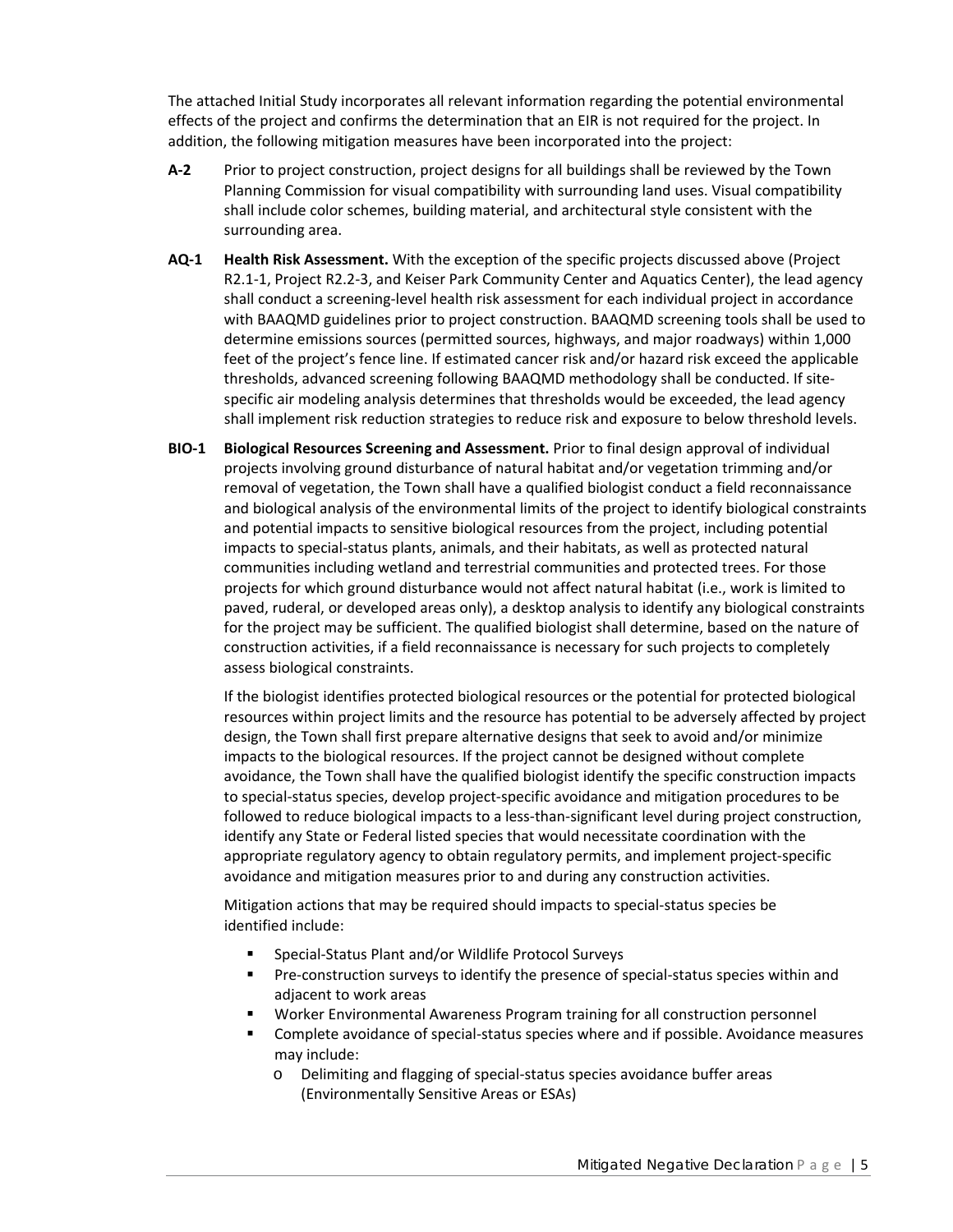- o Monitoring of construction activity near ESAs
- o Installation of special‐status species exclusion fencing
- Relocation of special-status species outside of work areas (with applicable permits and authorizations as necessary)
- Restoration of temporarily disturbed special‐status species' habitat
- Compensatory mitigation for impacts to special-status species habitat at a minimum ratio appropriate for extent and quality of permanently disturbed habitat. Mitigation ratios may vary from 1:1 to 5:1.
- **BIO‐2 Construction Best Management Practices.** Based on the results of the project‐specific impact analysis required by Mitigation Measure BIO-1, and the extent of potential impacts to specialstatus species, one or more of the following construction Best Management Practices (BMPs), as recommended by a qualified biologist, shall be incorporated into all grading and construction plans:
	- A 20 mile-per-hour speed limit shall be designated in all construction areas
	- **The number of access routes, number, and size of staging areas, and the total area of the** activity shall be limited to the minimum necessary to achieve the goal of the project
	- **Equipment washout and fueling areas shall be located within the limits of grading at a** minimum of 100 feet from waters, wetlands, or other sensitive resources as identified by a qualified biologist. Washout areas shall be designed to fully contain polluted water and materials for subsequent removal from the site
	- **•** Daily construction work schedules shall be limited to daylight hours only [consistent with Town Code Section 7‐1‐190]
	- Mufflers shall be used on all construction equipment and vehicles shall be in good operating condition
	- **P** Drip pans shall be placed under all stationary vehicles and mechanical equipment
	- All trash shall be placed in sealed containers and shall be removed from the project site a minimum of once per week
	- No pets are permitted on project site during construction
- **BIO‐3 Pre‐construction Nesting Bird Surveys.** To avoid disturbance of nesting and special‐status birds, including raptor species protected by the MBTA and CFGC, activities related to each project, including, but not limited to, vegetation removal, ground disturbance, and construction and demolition shall occur outside of the bird breeding season (typically January 15 through August 31). If construction must begin during the breeding season, then a pre‐construction nesting bird survey shall be conducted no more than 3 days prior to initiation of ground disturbance and vegetation removal activities. The nesting bird pre‐construction survey shall be conducted on foot inside the Project Boundary, including a 300‐foot buffer (500‐foot for raptors). The survey shall be conducted by a biologist familiar with the identification of avian species known to occur in northern California natural communities. If nests are found, an avoidance buffer (dependent upon the species, the proposed work activity, and existing disturbances associated with land uses outside of the site) shall be determined by the qualified biologist and demarcated with bright orange construction fencing, flagging, construction lathe, or other means to mark the boundary. All construction personnel shall be notified as to the existence of the buffer zone and to avoid entering the buffer zone during the nesting season. No ground disturbing activities shall occur within this buffer until the avian biologist has confirmed that breeding/ nesting is completed and the young have fledged the nest. Encroachment into the buffer shall occur only at the discretion of the qualified biologist.
- **BIO‐4 Riparian or Other Sensitive Natural Communities.** If the Biological Resources Screening and Assessment (Mitigation Measure BIO‐1) identifies riparian or other sensitive natural communities within the project limits, the Town shall design or modify the project to avoid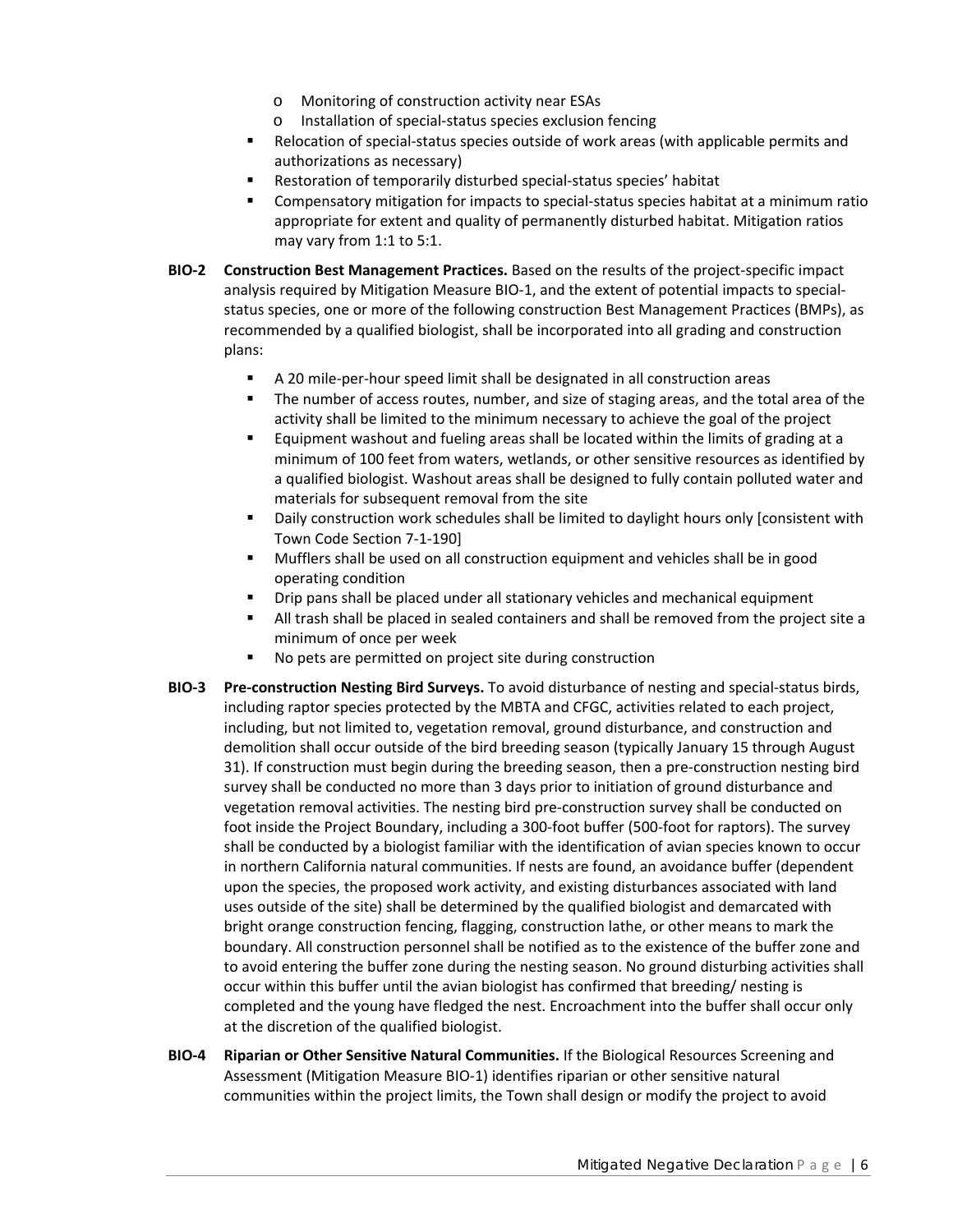direct and indirect impacts on these habitats, if feasible. Additionally, the Town shall minimize the loss of riparian vegetation by trimming rather than removal where feasible.

Prior to the onset of construction, the Town shall install orange construction barrier fencing to identify environmentally sensitive areas around the riparian area (50 feet from edge) and other sensitive natural communities (50 feet from edge), or as defined by the agency with regulatory authority over the resource(s). The location of the fencing shall be marked in the field with stakes and flagging and shown on the construction drawings. The fencing shall be installed before construction activities are initiated and shall be maintained throughout the construction period.

- **BIO‐5 Compensatory Mitigation.** If riparian and/or other sensitive natural communities are disturbed as part of an individual project, the Town shall compensate for the disturbance to ensure no net loss of habitat functions and values. Compensation ratios shall be based on site‐specific information and determined through coordination with state, federal, and/or local agencies as part of the permitting process for the project. Unless determined otherwise by the regulatory/permitting agency, the compensation shall be at a minimum ratio of two acres restored, created, and/or preserved for every one acre disturbed. Compensation may comprise on‐site restoration/creation, off ‐site restoration, preservation, or mitigation credits (or a combination of these elements). The Town shall develop and implement a restoration and monitoring plan that describes how the habitat shall be created and monitored over a period of no less than five years after construction.
- **BIO‐6 Landscaping Plan.** If landscaping is proposed for a specific project, a qualified biologist/landscape architect shall prepare a landscape plan for that project prior to project implementation. This plan shall indicate the locations and species of plants to be installed. Drought tolerant, locally native plant species shall be used. Noxious, invasive, and/or non-native plant species that are recognized on the Federal Noxious Weed List, California Noxious Weeds List, and/or California Invasive Plant Council Lists 1, 2, and 4 shall not be permitted. Species selected for planting shall be similar to those species found in adjacent native habitats.
- **BIO‐7 Invasive Weed Prevention and Management Program.** Prior to start of construction, an Invasive Weed Prevention and Management Program shall be developed by a qualified biologist to prevent invasion of native habitat by non‐native plant species. A list of target species shall be included, along with measures for early detection and eradication. All temporarily disturbed areas within native habitats shall be hydroseeded with a mix of locally native species upon completion of work in those areas. In native habitats where construction is ongoing, hydroseeding shall occur where no construction activities have occurred within six weeks since ground disturbing activities ceased. If exotic species invade these areas prior to hydroseeding, weed removal shall occur in consultation with a qualified biologist.
- **BIO‐8 Jurisdictional Delineation**. If projects implemented under the Master Plan occur within or adjacent to wetland, drainages, riparian habitats, or other areas that may fall under the jurisdiction of the CDFW, USACE, and/or RWQCB, a qualified biologist shall complete a jurisdictional delineation prior to project construction. The jurisdictional delineation shall determine the extent of the jurisdiction for each of these agencies and shall be conducted in accordance with the requirement set forth by each agency. The result shall be a preliminary jurisdictional delineation report that shall be submitted to the Town, USACE, RWQCB, and CDFW, as appropriate, for review and approval. If jurisdictional areas are expected to be impacted, then the RWQCB would require a Waste Discharge Requirements (WDR) permit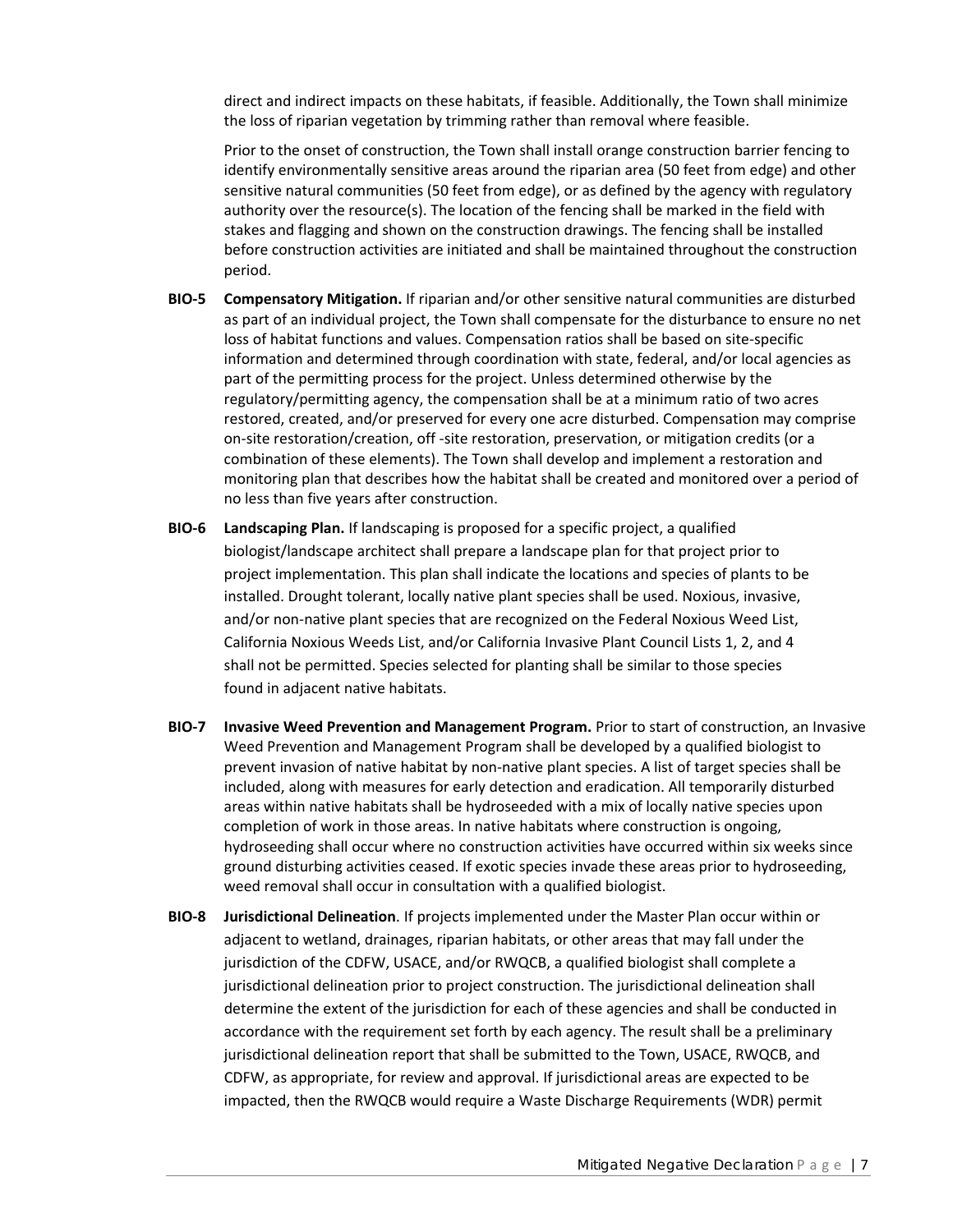and/or Section 401 Water Quality Certification (depending upon whether or not the feature falls under federal jurisdiction) pursuant to the Porter‐Cologne Act and/or the Clean Water act, respectively. A WDR permit would require regulation of discharge from the project site and a Section 401 Water Quality Certification ensures compliance with water quality standards through EPA review of impacts to aquatic resources. If CDFW asserts its jurisdictional authority, then a Streambed Alteration Agreement pursuant to Section 1600 et seq. of the California Fish and Game Code would also be required prior to construction within the areas of CDFW jurisdiction. A Streambed Alteration Agreement includes measures necessary to protect existing fish and wildlife resources. If the USACE asserts its authority, then a permit pursuant to Section 404 of the Clean Water Act would likely be required. A Section 404 permit ensures that the nation's waters would not be significantly degraded, requires steps to avoid impacts to wetlands, streams, and other aquatic resources, and requires compensation for all unavoidable impacts.

- **BIO‐9 Wetland Habitat Restored.** Prior to project completion, impacts to jurisdictional wetland and riparian habitat shall be mitigated at a minimum ratio of 2:1 (acres of habitat restored to acres impacted), and shall occur on‐site or as close to the impacted habitat as possible. Compensation may consist of on-site restoration/creation, off-site restoration, preservation, or mitigation credits (or a combination of these elements). The Town shall develop and implement a restoration and monitoring plan that describes how the habitat shall be created and for no less than five years after construction, or until the permitting authority (e.g., CDFW or USACE) has determined that restoration has been successful.
- **BIO‐10 Wildlife Movement Design Measures.** Prior to design approval of individual projects that contain movement habitat, the Town shall incorporate economically viable design measures, as applicable and necessary, to allow wildlife or fish to move through any project area, and allow breeding (in particular, aquatic breeding of fish and amphibians) during construction activities and post‐construction. Design measures shall be developed on a project‐by‐project basis and reviewed by a qualified biologist and appropriate regulatory agencies (i.e., USFWS, NMFS, CDFW) to ensure their efficacy. Such measures may include appropriately spaced breaks in a center barrier, or other measures that are designed to allow wildlife to move through the project corridor. If the project cannot be designed with these design measures (e.g., due to traffic safety) the Town shall coordinate with the appropriate regulatory agency to obtain regulatory permits (if required) and implement alternative project-specific mitigation prior to any construction activities. Mitigation may include one or more of the following options:
	- Wildlife‐friendly fencing design
	- **EXECUTE:** Lighting designs to minimize disturbance to wildlife
	- **•** Wildlife crossings
	- Restoration within wildlife movement corridor areas
	- **EXED 10** Limits on work allowed within aquatic features during spawning (fish) or breeding (amphibian) season
	- **Protection of known spawning and amphibian breeding areas**
- CR‐1 **Historical Resources Evaluation.** Prior to approval of improvement projects included in the Master Plan, a historical resources assessment shall be performed by an architectural historian or historian who meets the National Park Service Professional Qualification Standards (PQS) in architectural history or history. The qualified architectural historian or historian shall conduct a reconnaissance‐level and/or intensive‐level survey in accordance with the California Office of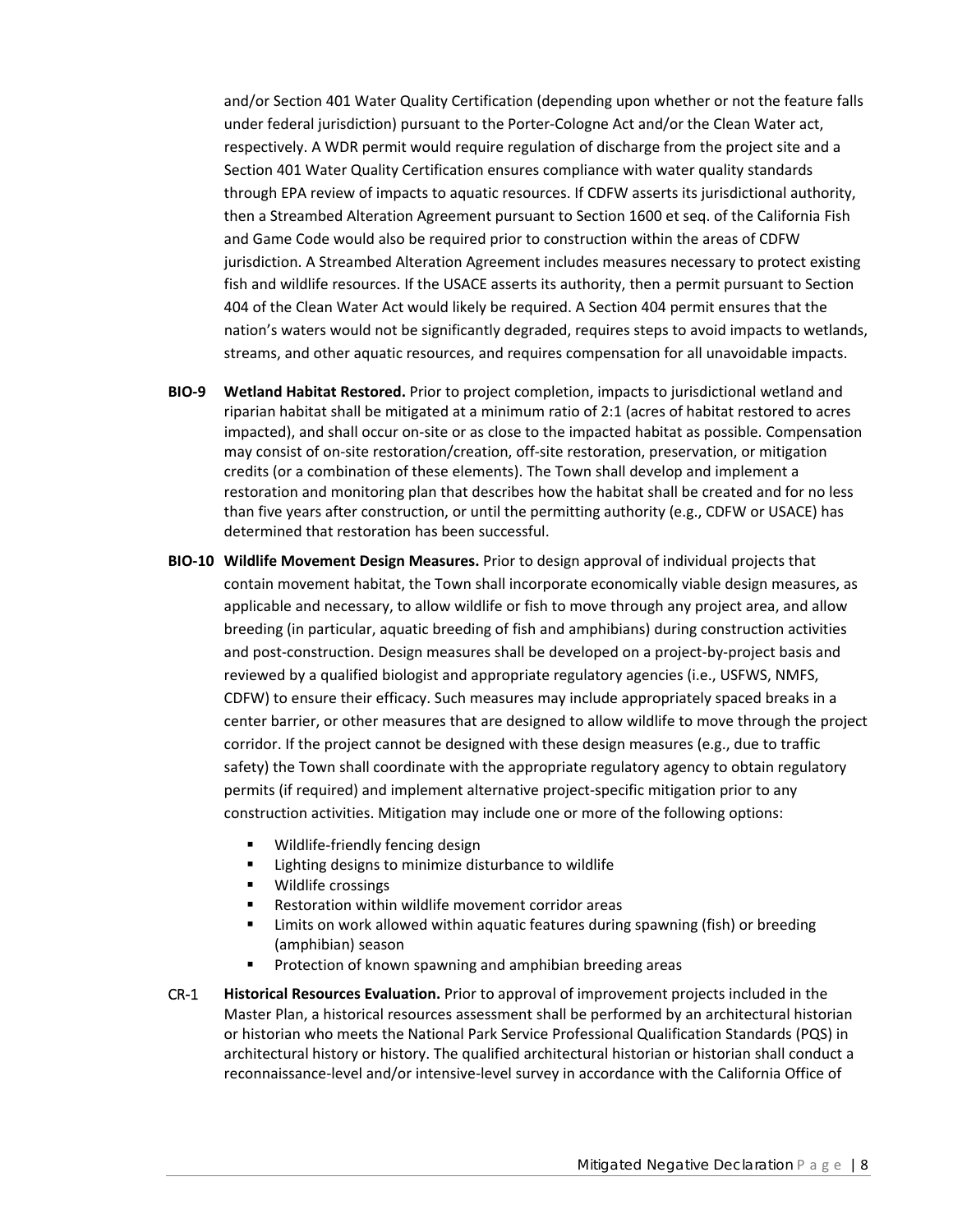Historic Preservation guidelines to identify any previously unrecorded potential historical resources that may be potentially affected by the proposed project.

- CR‐2 **Department of the Interior Standards.** If an improvement project associated with the Master Plan is proposed that requires the relocation, rehabilitation, or alteration of a historical resource, the Secretary of the Interior's Standards for the Treatments of Historic Properties (Standards) shall be used to the maximum extent possible to ensure that the project does not impair the resource's significance. The application of the Standards shall be overseen by a qualified architectural historian or historic architect meeting the Professionally Qualified Staff (PQS). In conjunction with any development project that may affect the historical resource, the Town shall commission a report identifying and specifying the treatment of character‐defining features and construction activities. If significant historical resources are identified within a project site and compliance with the Standards and or avoidance is not possible, appropriate site‐specific mitigation measures shall be established and undertaken. Mitigation measures may include Historic American Building Survey (HABS), Historic American Engineering Record (HAER), or Historic American Landscape Survey (HALS) level of documentation of the structures, detailed photographs of the structures, additional archival research on the history affected properties, preparation of scholarly work, and/or interpretive materials for public consumption.
- CR‐3 **Archaeological Resources Assessments.** Prior to approval of an improvement project associated with the Master Plan, an archaeological resources assessment shall be performed under the supervision of an archaeologist that meets the Secretary of the Interior's Professional Qualifications Standards (PQS) in either prehistoric or historic archaeology. Assessments shall include a CHRIS records search at the NWIC and of the Sacred Lands File Search maintained by the NAHC. The records searches shall characterize the results of previous cultural resource surveys, and disclose any cultural resources that have been recorded and/or evaluated in and around the project site. A Phase I pedestrian survey shall be undertaken in proposed project areas that are undeveloped to locate any surface cultural materials. By performing a records search, consultation with the NAHC, and a Phase I survey, a qualified archaeologist shall be able to classify the project area as having high, medium, or low sensitivity for archaeological resources. If the Phase I archaeological survey identifies resources that may be affected by the project, the archaeological resources assessment shall also include Phase II testing and evaluation. If resources are determined significant or unique through Phase II testing and site avoidance is not possible, appropriate site‐specific mitigation measures shall be identified in the Phase II evaluation. These measures may include, but would not be limited to, a Phase III data recovery program, avoidance, or other appropriate actions to be determined by a qualified archaeologist. If significant archaeological resources cannot be avoided, impacts may be reduced to less than significant by filling on top of the sites rather than cutting into the cultural deposits. Alternatively and/or in addition, a data collection program may be warranted, including mapping the location of artifacts, surface collection of artifacts, or excavation of the cultural deposit to characterize the nature of the buried portions of sites. Curation of the excavated artifacts or samples would occur as specified by the archaeologist
- **CR‐4a Retain a Qualified Paleontologist.** Prior to initial ground disturbance, the Town shall retain a project paleontologist, defined as a paleontologist who meets the SVP standards for Qualified Professional Paleontologist, to direct all activities during construction to identify and protect unknown paleontological resources. A qualified paleontologist (Principal Paleontologist) is defined by the SVP standards as an individual with an M.S. or Ph.D. in paleontology or geology who is experienced with paleontological procedures and techniques, who is knowledgeable in the geology of California, and who has worked as a paleontological mitigation project supervisor for a least one year.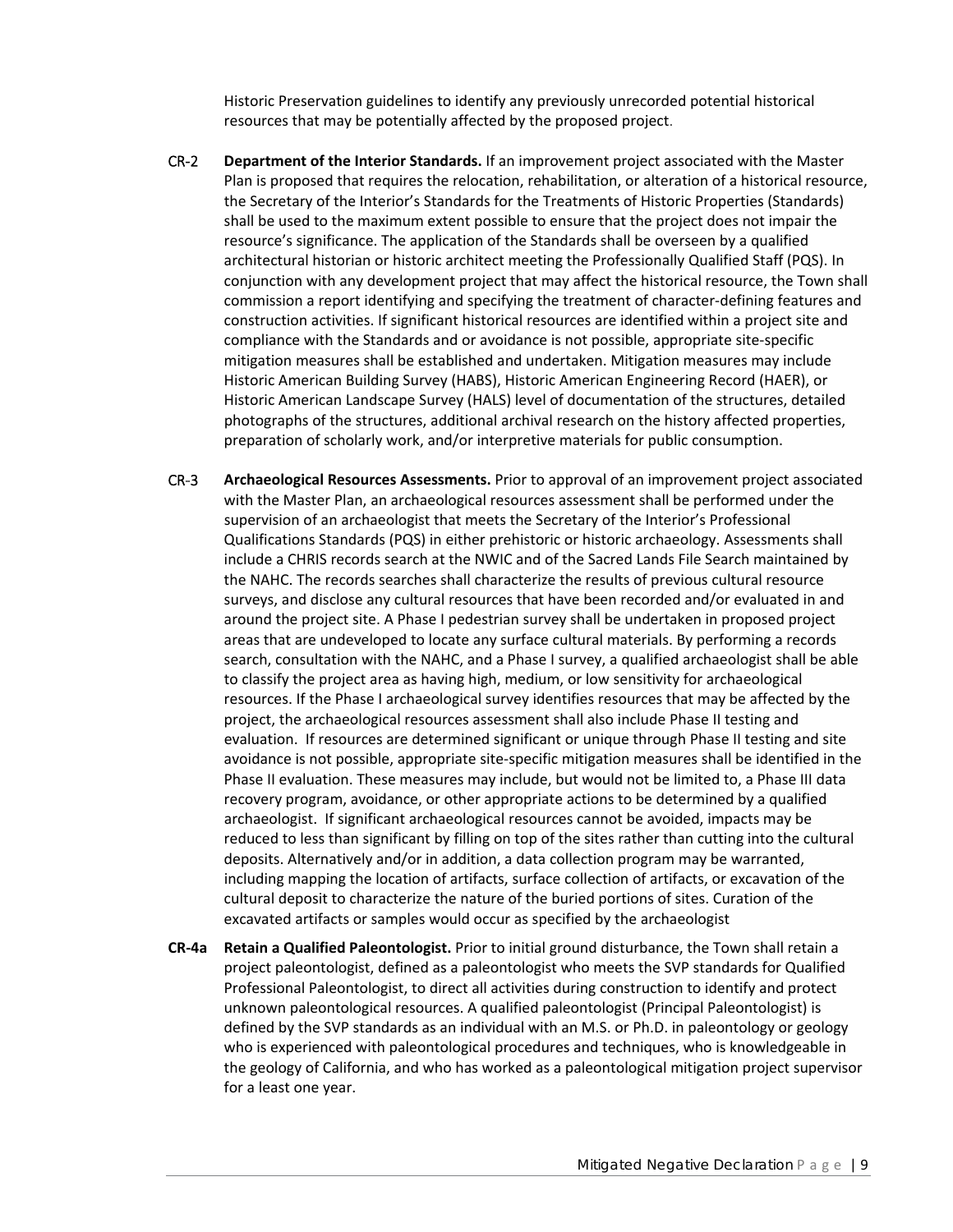- **CR‐4b Paleontological Resource Identification and Protection Program.** Prior to construction activity, the qualified paleontologist shall prepare a Paleontological Resource Identification and Protection Program to be implemented during ground disturbance activity for the proposed project. This program shall outline the procedures for construction staff Worker Environmental Awareness Program (WEAP) training; paleontological monitoring extent and duration; identification, salvage and preparation of fossils; preparation of a final report; and paleontological staff qualifications.
- **CR‐4c Paleontological WEAP.** Prior to the start of construction, the project paleontologist or his or her designee, shall conduct training for construction personnel regarding the appearance of fossils and the procedures for notifying paleontological staff should fossils be discovered by construction staff. The WEAP shall be fulfilled at the time of a preconstruction meeting at which the qualified paleontologist shall attend. In the event of a fossil discovery by construction personnel, all work in the immediate vicinity of the find shall cease and the qualified paleontologist shall be contacted to evaluate the find before restarting work in the area. If it is determined that the fossil(s) is (are) scientifically significant, the qualified paleontologist shall complete Mitigation Measure CR‐4d to mitigate impacts to significant fossil resources.
- **CR‐4d Paleontological Monitoring and Salvage.** Ground disturbing construction activities (including grading, trenching, foundation work and other excavations) exceeding 2‐3 feet in depth in undisturbed areas mapped as high paleontological sensitivity shall be monitored on a full‐time basis by a qualified paleontological monitor during initial ground disturbance. The Paleontological Resource Identification and Protection Program shall be supervised by the project paleontologist. Monitoring shall be conducted by a qualified paleontological monitor, who is defined as an individual who has experience with collection and salvage of paleontological resources. The duration and timing of the monitoring shall be determined by the project paleontologist. If the project paleontologist determines that full‐time monitoring is no longer warranted, he or she may recommend that monitoring be reduced to periodic spotchecking or cease entirely. Monitoring shall be reinstated if any new or unforeseen deeper ground disturbances are required and reduction or suspension would need to be reconsidered by the Supervising Paleontologist. Ground disturbing activity that does not exceed 2‐3 feet in undisturbed sediments would not require paleontological monitoring.

If fossils are discovered, the project paleontologist or paleontological monitor shall recover them. Typically fossils can be safely salvaged quickly by a single paleontologist and not disrupt construction activity. In some cases larger fossils (such as complete skeletons or large mammal fossils) require more extensive excavation and longer salvage periods. In this case, the paleontologist shall have the authority to temporarily direct, divert or halt construction activity to ensure that the fossil(s) can be removed in a safe and timely manner.

Once salvaged, significant fossils shall be identified to the lowest possible taxonomic level, prepared to a curation‐ready condition and curated in a scientific institution with a permanent paleontological collection (such as the University of California Museum of Paleontology), along with all pertinent field notes, photos, data, and maps. Fossils of undetermined significance at the time of collection may also warrant curation at the discretion of the project paleontologist.

Upon completion of ground disturbing activity (and curation of fossils, if necessary), the qualified paleontologist shall prepare a final report to be submitted to the Town outlining the results of the Resource Identification and Protection Program. The report shall include discussion of the location, duration and methods of the monitoring, stratigraphic sections, any recovered fossils, and the scientific significance of those fossils, and where fossils were curated. Should any fossils require curation, the final report shall be sent to the curation facility.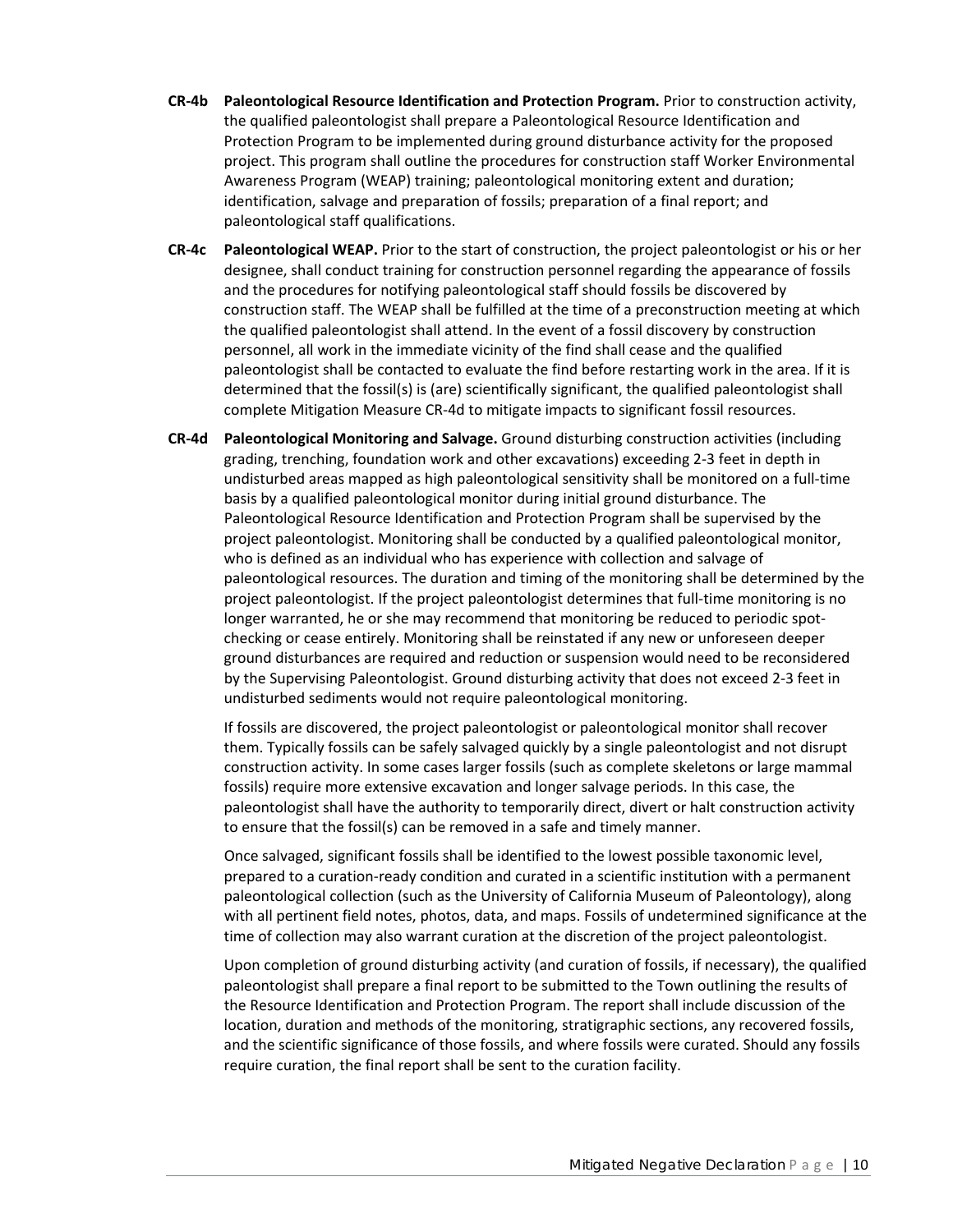- **GEO‐1 Geotechnical Study and Hazard Mitigation**. A site‐specific, design level geotechnical investigation for all projects listed in the Master Plan that involve construction of new habitable structures shall be required prior to project approval. Each investigation shall include an analysis of expected ground motions at the site from known active faults and liquefaction areas and identify hazardous conditions. The expected ground motions shall be used to develop foundation type (i.e., slab‐on‐grade, reinforced mat foundation, deep foundation system, etc.), soil preparation (i.e., need for imported fill, compaction requirements, etc.), and associated improvements such as utility connections and paved surfaces (i.e., access roads, sidewalks, etc.), and shall meet or exceed geotechnical standard practices and the California Building Code. Building design considerations shall include, but are not limited to: ground stabilization, selection of appropriate foundation type and depths, selection of appropriate structural systems to accommodate anticipated displacements, or any combination of these measures. The investigations shall be reviewed and approved by the Town engineer. All recommendations by the project engineer and geotechnical engineer shall be included in the final project design and shall include mitigations for seismic hazards and soils hazards, such as expansive soils. Recommendations that are applicable to foundation design, earthwork, and site preparation that are prepared prior to or during the project design phase shall be consistent with the most recent version of the California Building Code.
- **HAZ‐1 Construction Control Measures**. The Town shall require construction contractors to implement standard California Stormwater Quality Association prevention and control measures as part of construction BMPs. These shall include but not be limited to the following:
	- Follow manufacturer's recommendations on use, storage, and disposal of chemical products used in construction
	- **EXTERN** Avoid overtopping construction equipment fuel gas tanks
	- **Properly dispose of discarded containers of fuels and other chemicals**
	- **During routine maintenance of construction equipment, properly contain and remove** grease and oils
- **HAZ‐2 Measures for Soils with Notable Odor or Staining.** In the event that ground disturbing activities encounter subsurface soils with a notable odor or staining, the Town shall require the contractor to cease all earthwork activities during project construction and contact Sonoma County Environmental Health for further direction. Work may proceed as guided and directed by the Sonoma County Environmental Health department or otherwise overseeing agency, if applicable, using appropriate health and safety precautions such as personal protective equipment.
- **HAZ‐3 Hazardous Material Sites Investigation and Remediation**. Prior to construction of any park or recreation improvement that requires ground disturbance, the Town shall consult lists of hazardous material sites maintained by the California Department of Toxic Substances Control (DTSC) and the State Water Resources Control Board (SWRCB). Where a proposed improvement is located near an identified site, a follow up Phase I, and as appropriate, Phase II hazardous waste site investigations shall be completed, and any contaminants shall be remediated to concentrations below applicable screening‐level thresholds for human health. No disturbance of contaminated soil shall be permitted unless an approved site cleanup and remediation plan has been implemented for the identified hazardous waste sites.
- **N‐1 Construction Noise Measures.** All projects listed in the Master Plan that involve physical construction activity shall comply with the following noise reduction measures.
	- 1. Properly muffle and maintain all construction equipment powered by internal combustion engines.
	- 2. Prohibit unnecessary idling of combustion engines.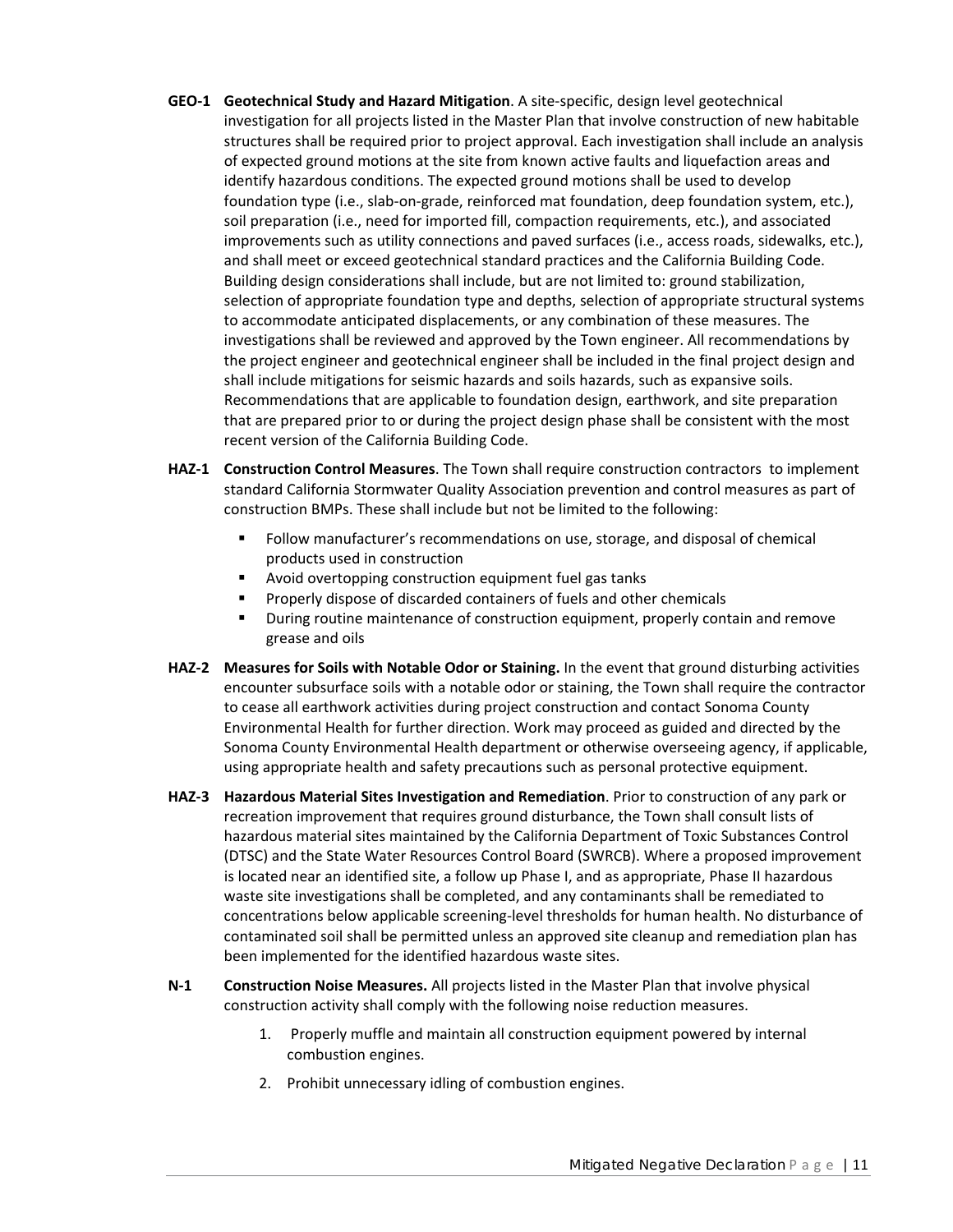- 3. Locate all stationary noise‐generating construction equipment such as air compressors as far as practical from existing nearby residences and other noise sensitive land uses. Such equipment shall also be acoustically shielded.
- 4. Select quiet construction equipment, particularly air compressors, whenever possible. Fit motorized equipment with proper mufflers in good working order.
- 5. Residences adjacent to project sites shall be notified in advance by writing of the proposed construction schedule before construction activities commence.

A "noise disturbance coordinator" responsible for responding to any local complaints about construction noise shall be designated. The disturbance coordinator shall determine the cause of any noise complaint (e.g., starting too early, bad muffler, etc.) and shall require that reasonable measures be implemented to correct the problem. A telephone number for the disturbance coordinator shall be posted at the construction site

- **N‐2 Athletic Field Noise Analysis and Mitigation.** The Town of Windsor shall complete a detailed assessment of on‐site operational noise impacts for any project listed in the Master Plan that would involve the installation of at least one athletic field adjacent to residences or other noisesensitive land uses, during individual environmental review of such projects. The noise assessment shall involve measurement of existing ambient noise levels at the nearest residential property lines during anticipated hours of athletic field use and estimation of noise levels during events at the athletic field. If athletic activity is projected to cause an exceedance of the Town's Noise and Land Use Compatibility Guidelines, the noise assessment shall recommend feasible mitigation measures to reduce noise to acceptable levels, including but not limited to the following options:
	- Adjusting the proposed location of athletic fields
	- **EXECUTE:** Limiting the hours of field use
	- **Physically buffering noise at property lines**
	- **Installing noise barriers**

The Town shall implement mitigation measures recommended in the noise assessment.

- **N‐3 Traffic Noise Analysis and Mitigation.** The Town of Windsor shall complete a detailed noise assessment using applicable guidelines (e.g., the criteria for increases in noise exposure per Figure 3‐2 in the Federal Transit Administration's May 2006 *Noise and Vibration Impact Assessment*) for any project listed in the Master Plan that would involve the creation of a new park or intensification of use at existing recreational facilities, during individual environmental review of such projects. The noise assessment shall estimate existing and projected traffic noise levels to which sensitive receptors are exposed along nearby road segments and determine the amount of attenuation needed to reduce potential noise levels to applicable State and local standards. The Town shall implement mitigation measures recommended in the noise assessment. Such measures could include setbacks, noise barriers or other noise attenuation measures based on project‐ and/or site‐specific conditions.
- **T-1** Prior to beginning construction at Keiser Park for the Community Center and Aquatics Center, one of the following traffic improvements shall be installed to reduce traffic at the Windsor River Road/Oak Park Street intersection:

Option A: *Install a mini‐roundabout*. Mini‐roundabouts operate similarly to conventional roundabouts, but are smaller in size and have a central island that is fully‐mountable. Where space is limited on one or more approaches, or where there are adjacent low‐volume driveways where full access needs to be preserved, mini-roundabouts may also use a painted (versus raised) splitter island. They are appropriate in locations with speed limits of 35 mph or less, and where satisfactory operation can be achieved. At the Windsor River Road/Oak Park Street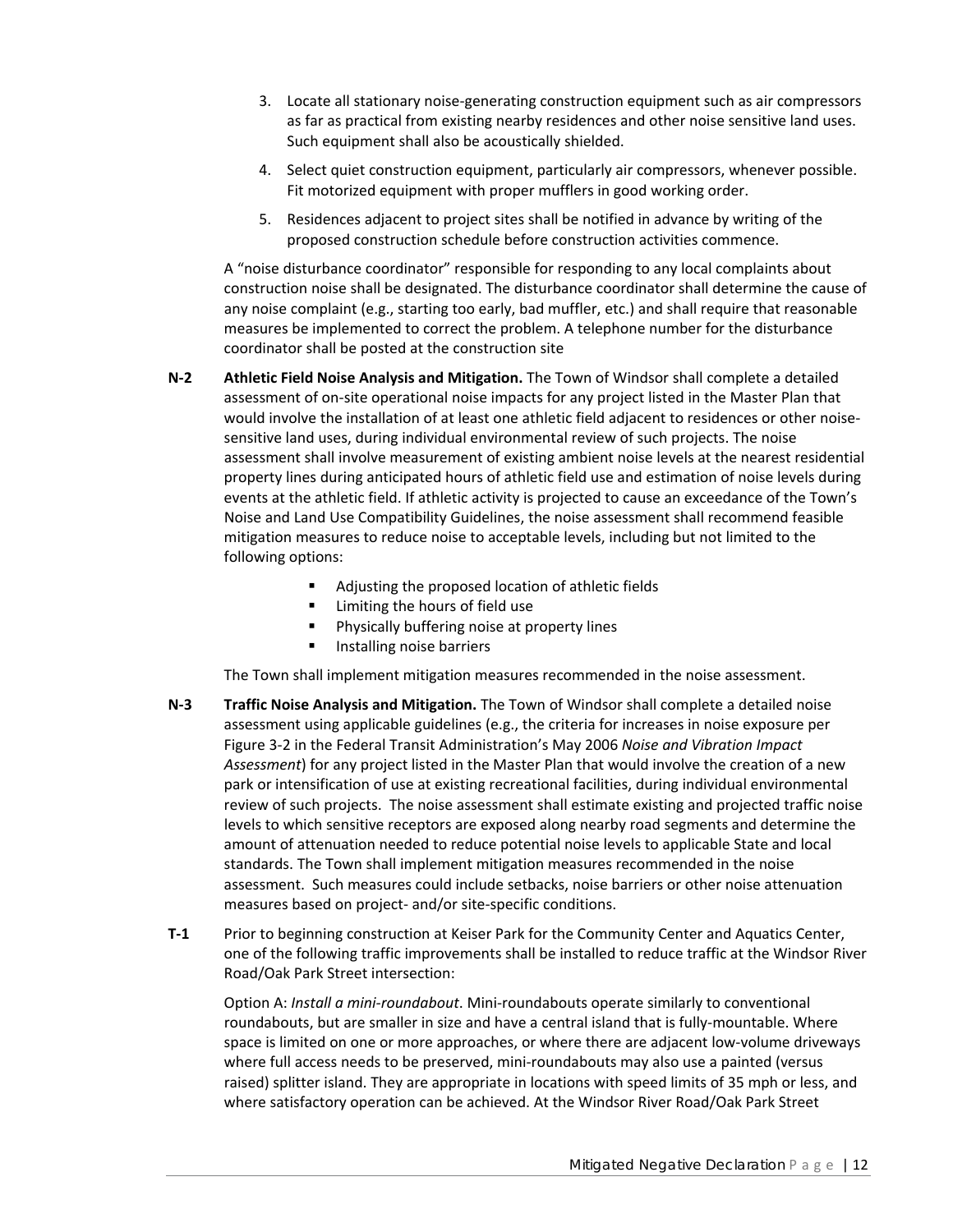intersection, a roundabout with approximately 50‐ to 60‐foot diameter could be constructed within the available right-of-way. The intersection with a mini-roundabout would operate acceptably at LOS A under all scenarios.

Option B: *Install a traffic signal*. Installation of a two‐phase traffic signal at the intersection could be implemented within the available right‐of‐way and potentially with no modifications to existing curbs. The intersection with a signal would operate acceptably at LOS A under all scenarios.

**TCR‐1** Add the following policy to the Master Plan:

Comply with existing regulations relating to Native American resources, including California Environmental Quality Act Section 15064.5(d) and (e), Public Resources Code §21074 defining tribal cultural resources, and Public Resources Code §5097.98 concerning burial grounds, and Assembly Bill 52 for consultation with Native American tribes for development projects carried out within the Master Plan Update area.

**TCR‐2** In the event that archaeological resources of Native American origin are identified during the implementation of Mitigation Measures CR‐1 and CR‐3, the qualified archaeologist performing the cultural resources study will consult with the project proponent and the Town to begin or continue Native American consultation procedures. If, as a result of the consultation, the Town determines that the resource is a tribal cultural resource, additional measures to avoid or reduce impacts to the resource may be required.

The following mitigation measures from the 2008 Keiser Park EIR have been modified and incorporated into the proposed project:

- **A‐1** The project shall incorporate the following measures into all construction contracts and ensure their implementation:
	- Main construction staging areas and the storage of large equipment shall occur in the interior of the project site, away from adjacent residents and roads (Windsor River Road and Jaguar Way at Keiser Park).
	- Construction staging areas shall be on-site and remain clear of all trash, weeds, and debris etc.
	- Construction staging areas shall be located away from adjacent residents to minimize visibility from public view to the extent feasible
- **A‐4a** Cut off fixtures shall be required on all night lighting the Community Center, Aquatics Center, and Keiser Park Fields B and C to substantially reduce light and glare.
- **A‐4b** For the Keiser Park Fields B and C, a shade cloth shall be installed on the existing 30‐foot fence on the northwest boundary of Keiser Park (adjacent to the soccer field) to minimize light and glare spill on adjacent residential properties.
- **A‐4c** A lighting plan shall be prepared for Keiser Park Fields B and C that illustrates placement of exterior lighting and presents photometric results demonstrating that no more than one vertical foot candle of light spill occurs outside the park boundary on residential property. In the event that the light plan shows that off‐site light spillage occurs, additional measures shall be taken to eliminate that light spill over (i.e., lowering or movement of light poles, reduced wattage, or additional cut‐off fixtures). The lighting plan shall be submitted, reviewed, and approved by the Town prior to approval and installation of lighting onsite.
- **B‐1 Construction Emissions Measures.** All projects listed in the Master Plan that involve construction activities shall comply with the following mitigation measures during project construction to reduce air quality impacts to a less than significant level.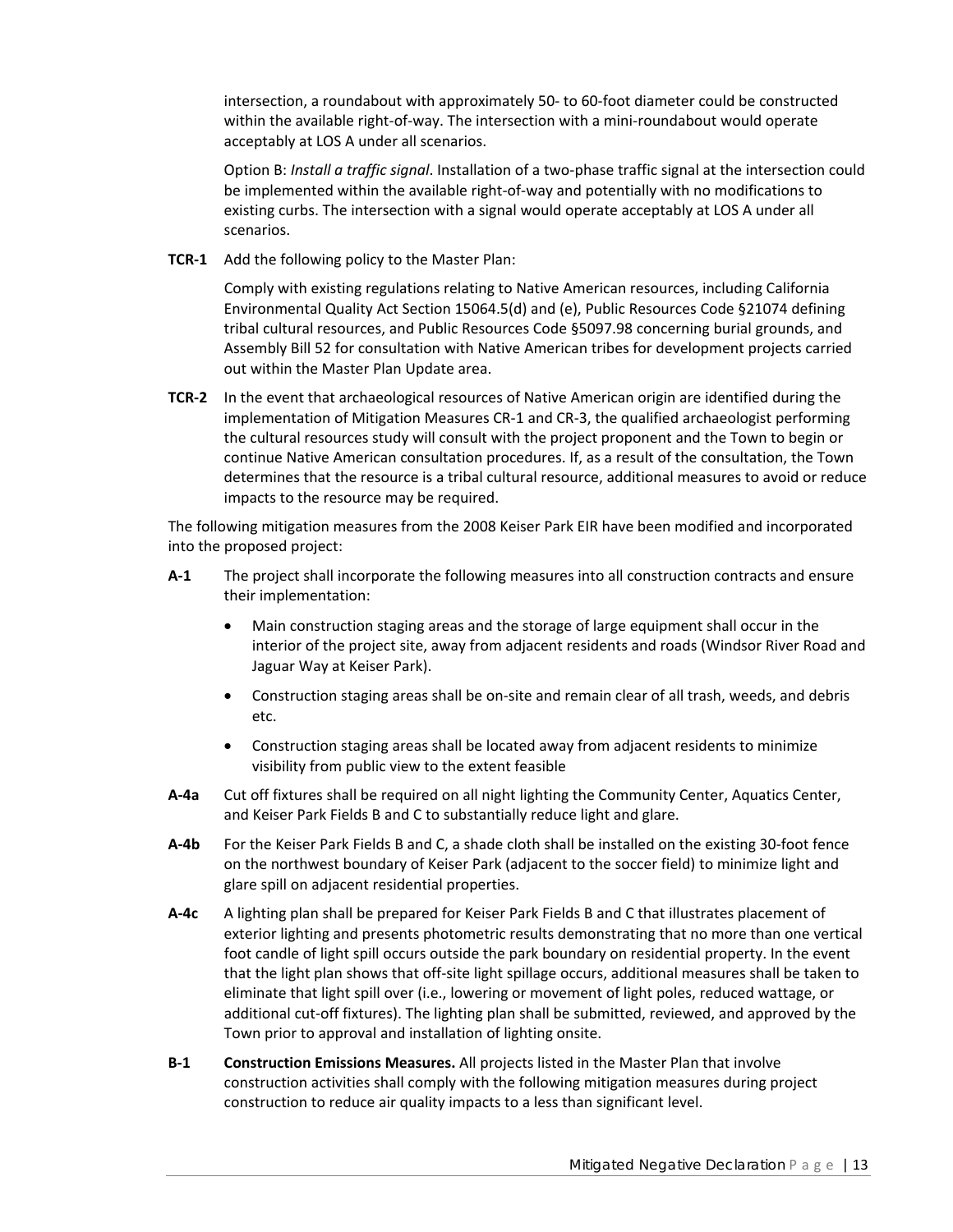During construction activities:

- 1. All exposed surfaces (e.g., parking areas, staging areas, soil piles, graded areas, and unpaved access roads) shall be watered two times per day.
- 2. All haul trucks transporting soil, sand, or other loose material off‐site shall be covered.
- 3. All visible mud or dirt track‐out onto adjacent public roads shall be removed using wet power vacuum street sweepers at least once per day. The use of dry power sweeping is prohibited.
- 4. All vehicle speeds on unpaved roads shall be limited to 15 mph.
- 5. All roadways, driveways, and sidewalks to be paved shall be completed as soon as possible. Building pads shall be laid as soon as possible after grading unless seeding or soil binders are used.
- 6. Idling times shall be minimized either by shutting equipment off when not in use or reducing the maximum idling time to 5 minutes (as required by the California airborne toxics control measure Title 13, Section 2485 of California Code of Regulations [CCR]). Clear signage shall be provided for construction workers at all access points.
- 7. All construction equipment shall be maintained and properly tuned in accordance with manufacturer's specifications. All equipment shall be checked by a certified visible emissions evaluator.
- 8. Post a publicly visible sign with the telephone number and person to contact at the lead agency regarding dust complaints. This person shall respond and take corrective action within 48 hours. The Air District's phone number shall also be visible to ensure compliance with applicable regulations.
- **C‐1a Wetland Delineation.** A Corps‐verified wetland delineation and jurisdictional determination of the parcel shall be completed before the start of any earthmoving or grading activities within or adjacent to potential jurisdictional wetlands and drainages. If the Corps determines that areas on the project site are jurisdictional, all work proposed in these areas shall be authorized by permits from the Corps. All applicable permits (e.g., Section 404 permit, Section 1600 permit, and WDR permit) from the CDFW and RWQCB also shall be obtained before construction begins in areas under the jurisdiction of these agencies. The permitting agencies would need to be contacted by the owner in the event of any significant deviation from permitting conditions.

If the USACOE determines that the seasonal wetlands near the Community Center and Aquatics Center sites are protected by Section 404 of the CWA, the Community Center and Aquatics Center shall qualify as permitted projects under the recent programmatic biological opinion (USFWS 2007). The Corps shall then enter into consultation with USFWS in order to appropriately address the federally listed species in the Corps wetland permit. This action would effectively append the Keiser Park project to the biological opinion.

- **C‐1b Wetland Avoidance and Minimization.** To the extent feasible, final project design shall avoid and minimize effects to wetlands and other waters. Areas that are avoided shall be protected from construction activities through implementation of Best Management Practices (BMP), as described in Mitigation Measure C‐1d below.
- **C‐1c Compensatory Mitigation of Permanent Impacts.** Temporary impacts to waters of the U.S. from project construction shall be mitigated by the implementation of measures listed below. Construction within jurisdictional features would require permit approval from the Corps for fill in wetlands and other waters of the U.S. pursuant to Section 404 of the Clean Water Act. Water quality certification from the RWQCB shall also be required pursuant to Section 401 of the CWA.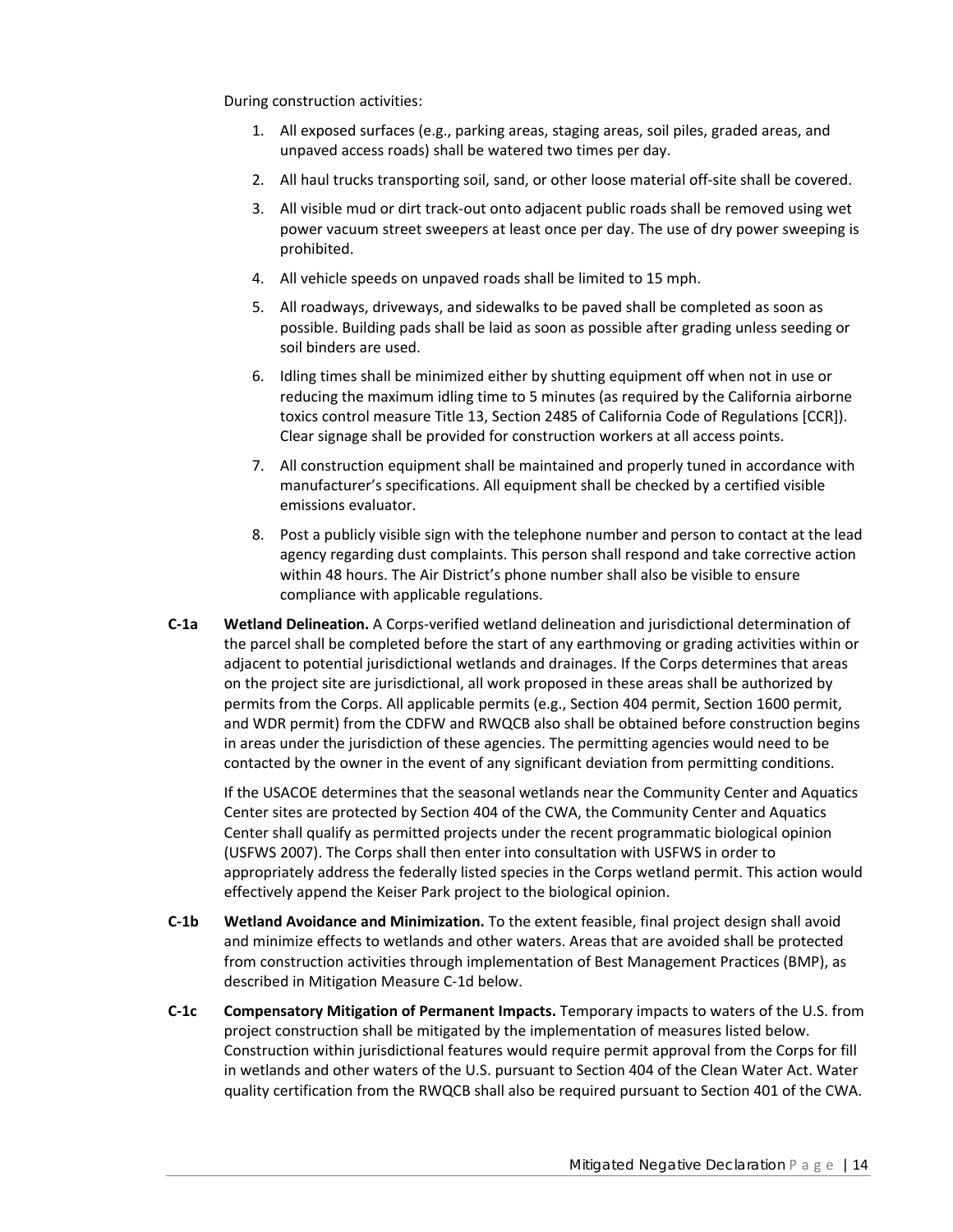Terms and conditions of the permits shall include measures to protect and maintain water quality, restoration of work sites, and mitigation to offset permanent and temporary wetland impacts.

To offset the permanent impacts to wetlands and other waters of the U.S. that shall be impacted as a result of the Community Center and Aquatics Center, compensatory mitigation is listed below, but is subject to change by permit requirements. Mitigation would be provided through the following mechanisms.

- Land purchase or dedication can be achieved by purchasing credits equal to project mitigation ratios of 2:1 (acres of habitat restored to acres impacted) from a mitigation or preservation bank located within the Windsor Plant Conservation Area (Conservation Strategy Team 2005). Examples of appropriate mitigation banks are: Wikiup Mitigation Bank, Desmond Mitigation Bank, or Hazel Mitigation Bank.
- Mitigation or preservation banks that are USFWS or CDFW approved typically have approved management plans in place to conserve and monitor sensitive plant populations, wetlands, and suitable habitat. However, if mitigation credits are purchased at a bank, the existing management and monitoring plan shall need to be approved for the Keiser Park mitigation by USFWS and CDFW prior to the purchase of the credits. The project sponsor is also responsible not only for the purchase of credits, but for providing an endowment for the continued management and monitoring of the wetlands and sensitive species habitat.
- Alternatively, wetlands can be mitigated onsite or offsite by creating wetlands and sensitive species habitat. Enclosure 3 of the programmatic biological opinion (USFWS 2007) gives preserve establishment and evaluation criteria, all of which would apply to mitigated or created wetlands. Offsite mitigation should be located within the Windsor Plant Conservation Area (Conservation Strategy Team 2005). This land shall be subject to the appropriate mitigation ratios and is required to be under a conservation easement or other condition that protects the land from modification or development in perpetuity. The project sponsor is responsible for providing an endowment for the continued management and monitoring of the wetlands and sensitive species habitat, and for the preservation of the habitat in perpetuity. A wetland mitigation and monitoring plan shall need to be provided by the project proponent and approved by the permitting agencies for wetland mitigation sites.
- A Wetland Mitigation and Monitoring Plan (WMMP) shall be developed that shall outline mitigation and monitoring obligations for temporary and permanent impacts to wetlands and other waters as a result of construction activities and development. Mitigation monitoring shall be carried out for a minimum of five years, or as specified in the permits. At a minimum, the WMMP shall include the following:
	- 1. Success criteria, monitoring and reporting requirements, and site specific plans to compensate for wetland losses resulting from the project, including target plan population composition (if special status plants are being mitigated).
	- 2. A summary of past survey results identifying the extent of the wetlands, plan species composition, and hydrology.
	- 3. Monitoring methods.
	- 4. An adaptive management plan to address potential mitigation deficiencies.
	- 5. Annual report which gives the status of the mitigation, an assessment with respect to the success criteria and contains copies of all monitoring data sheets.
- The WMMP shall be submitted to the appropriate regulatory agencies for approval.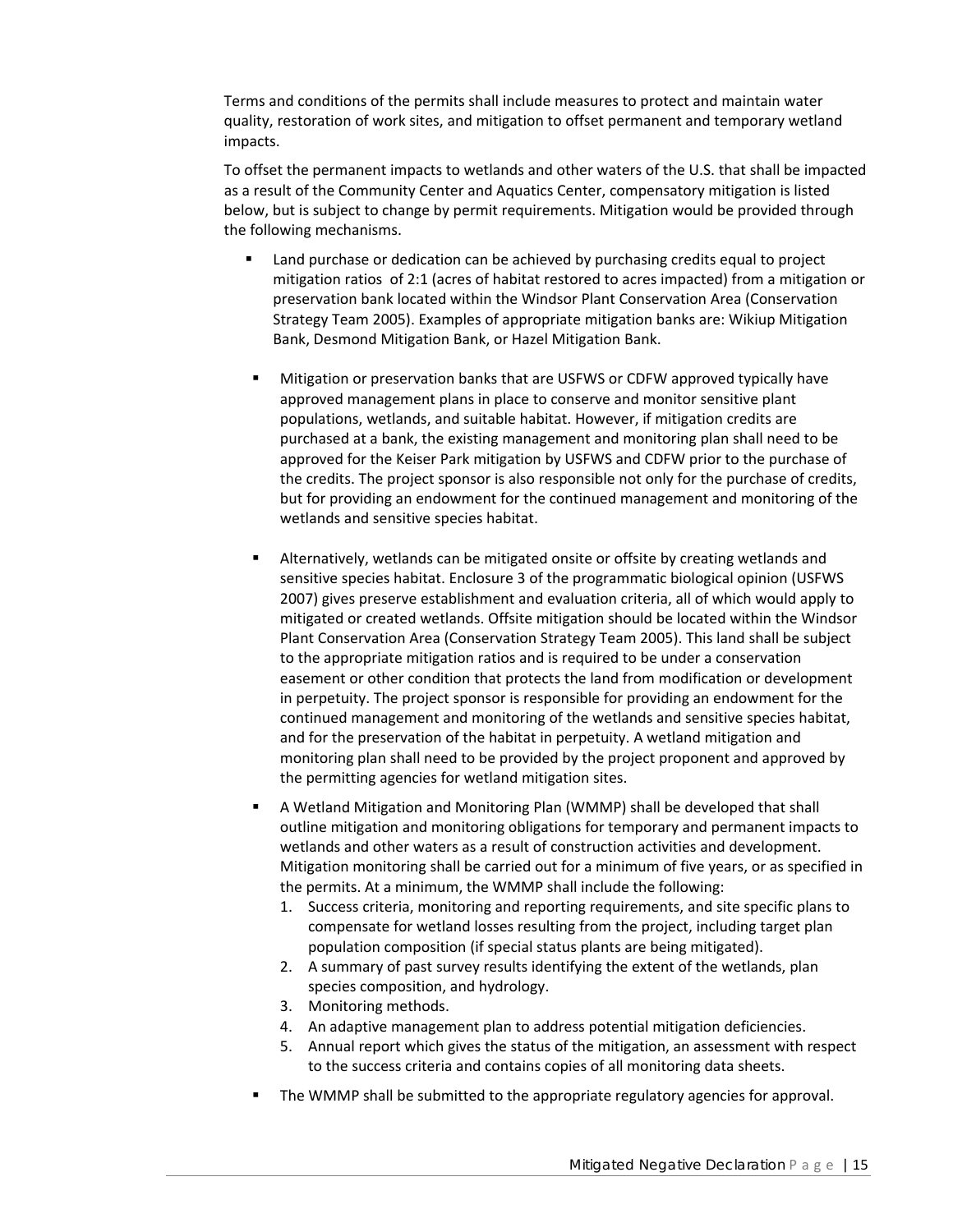- **C‐1d Implement Best Management Practices.** To the extent feasible, final project design shall avoid and minimize effects to wetlands and other waters. Areas that are avoided shall be protected from construction activities through implementation
- **C‐2a Plant Survey.** Prior to project construction plant surveys shall be carried out at Keiser Park for the Community Center and Aquatics Center project sites by a qualified botanist with knowledge of the local flora and experience conducting rare plant surveys, according to the requirements in the U.S. Fish and Wildlife *Guidelines for Conducting and Reporting Botanical Inventories for Federally Listed Plants on the Santa Rosa Plain* (Guidelines). These guidelines require that:
	- Surveys be conducted for two years (to establish a negative finding), or one year (if presence of listed species is identified during the first year of surveys), with a minimum of three site visits each year. Each site visit shall correspond to a period when appropriate identification of one or several of the species is possible.
	- Documentation of the biological setting, topography, water depth (of pools exist), and comprehensive species list shall be collected on datasheets during each survey.
	- If the target species are found, survey results shall include a map of the population distribution with respect to the proposed project site, an estimate of the degree of impact of the project on the population and potential habitat, and a completed California Native Species Field Survey Form to be submitted to the California Natural Diversity Database.
	- A report summarizing the survey findings, and information collected during the surveys shall be submitted to the Town of Windsor within two months of completion of the surveys. Copies of the survey forms and any other notes taken during the survey shall be included in the report. In the event that listed species are found, copies of the report should also be forwarded to CDFW and USFWS.
	- If federally listed species are found, informal consultation with CDFW and USFWS shall occur to ensure that the mitigation measures adopted from the 2008 Keiser Park EIR are adequate.
	- Additional requirements for the surveys are described in the Guidelines and include protocols such as a minimum of three visits during the growing season, a list of species observed on the project site, and required survey documentation (USFWS n.d.).
- **C‐2b Avoidance.** If it is determined that sensitive species or sensitive species habitat occurs at either site, the project development plan shall be appropriately redesigned to minimize impacts to these resources. This includes; redesigning the construction footprint with coordination from all parties involved in the project planning, and fencing areas with sensitive species populations or habitat prior to, and during all construction activities.
- **C‐2c Impact Mitigation.** Mitigation for impacts to the federally listed plant species and/or their habitat are described in the Programmatic Biological Opinion for the U.S. Army Corps of Engineers *Permitted Projects that may Affect California Tiger Salamander and Three Endangered Plant Species on the Santa Rosa Plain, California* (USFWS 2007), and tate the following; If, after two years of botanical surveys, federally listed plant species are not observed on the site, but it is determined that suitable habitat is present, the mitigation for impacts to suitable habitat will be covered by Mitigation Measure C‐1c, listed under Threshold C Mitigation Measures.

If federally listed plant species are observed on the property, or if development or improvements on the property have the potential to impact known occurrences on adjacent or nearby property, the compensation for "occupied habitat" applies. Mitigation requirements for occupied habitat are listed below, and would replace the mitigation ratios in Measure C‐1c (listed under Threshold C Mitigation Measures). All other aspects of Mitigation Measure C‐1d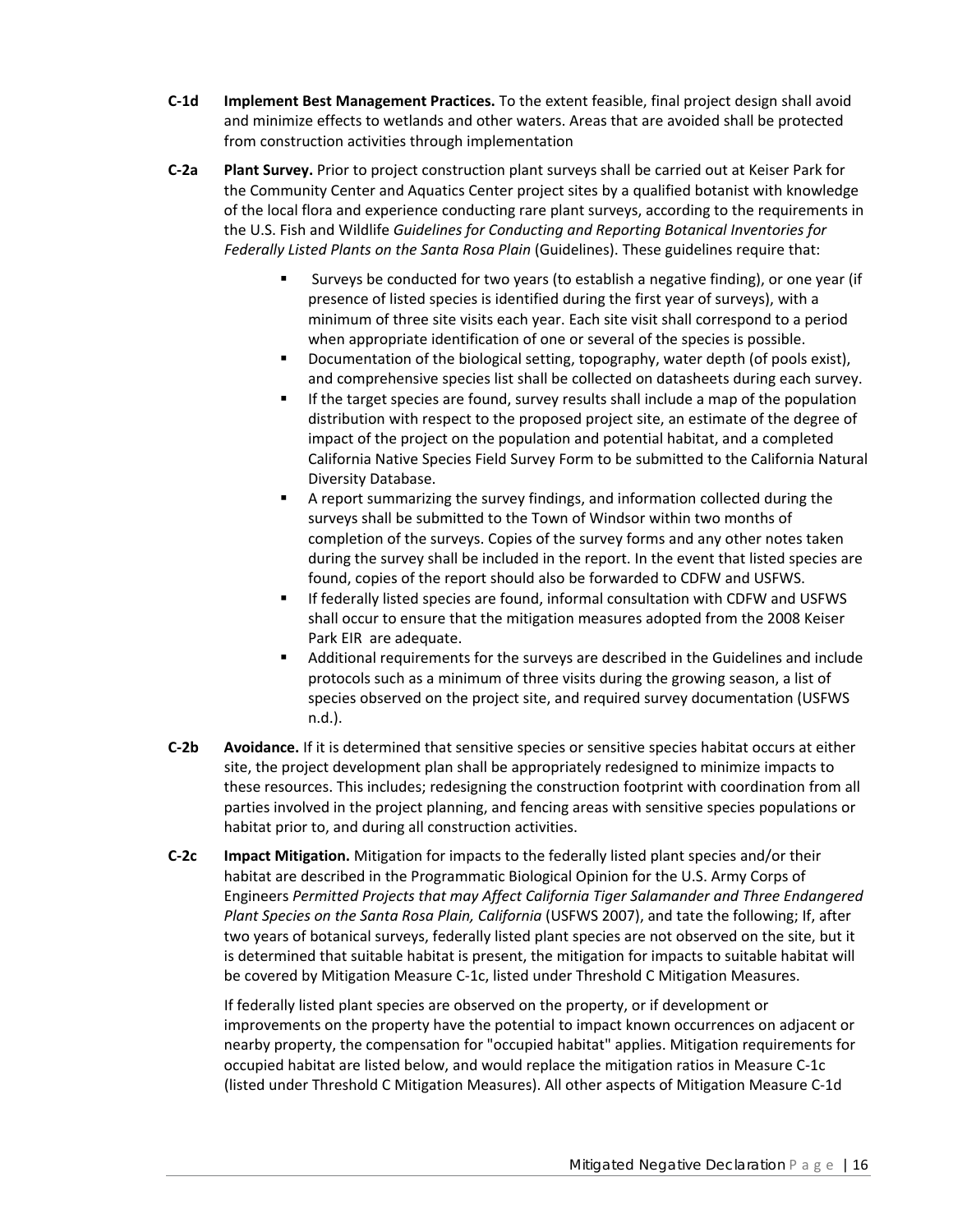(listed under Threshold C Mitigation Measures) apply to the mitigation of occupied habitat, with the addition of the following requirements.

Burke's goldfields and Sonoma sunshine. 3:1 occupied or established habitat (any combination) with success criteria met prior to groundbreaking at the project site.

Sebastopol meadowfoam. 2:1 occupied or established habitat (any combination) with success criteria met prior to ground breaking at the project site.

Furthermore, the PBO states that the following requirements shall be met prior to any ground disturbance, if the habitat is established as "occupied." (USFWS 2007).

"Ground disturbance at the project site may begin when both of the following criteria are deemed completed by the Service and CDFW:

- 1. Seed/soil collection and salvage at the project site has been completed at sites that have been determined by the USFWS and CDFW as being occupied by one or more of the listed plants;
- 2. The applicant has completed one of the following: a.) purchased appropriated plant credits at a Service and CDFG approved bank; or b.) conserved occupied and established plant habitat at a location and number of acres approved by the USFWS and CDFW. The conserved land shall also have a USFWS and CDFW‐approved management plan and non‐ wasting endowment fund. Mitigation sites proposed under option b will be evaluated on a case by case basis."
- **C‐2d Plant Surveys.** Prior to project construction conduct focused plant surveys according to the CNPS Botanical Survey Guidelines, (CNPS 2001) for rare plant surveys, to determine presence or absence of sensitive plant species at the Community Center and Aquatics Center project sites. The surveys shall be conducted during the flowering season of the sensitive plant species, by a qualified botanist with experience and knowledge of the flora of the Santa Rosa Plain. A report of the findings shall be submitted to the appropriate agencies within two months of completion of the surveys and shall include; a comprehensive species list, a description of habitat characteristics, copies of the survey forms and any notes taken during the survey, date of the survey, and names of the surveyors.

If sensitive, federally listed species are located during the surveys, Mitigation Measure C‐2c shall be implemented. Additionally, impacts to sensitive species populations shall be mitigated either onsite or offsite. Mitigation Measure C‐1c (listed under Threshold C Mitigation Measures) sufficiently covers the mitigation requirement for sensitive species that are permanently impacted by the development of the Community Center and Aquatics Center, with the following modifications:

- Mitigation for permanently impacted habitat of sensitive species where presence of sensitive plan species has been identified will be 2 units of preserved land to 1 unit of impact land (or 2:1).
- **C‐3a Tree Inventory.** A complete updated tree inventory of the property to be developed or improved should be completed prior to finalization of the development plans.
- **C‐3b Avoidance.** To the greatest extent possible, protected tree removal shall be avoided during project construction.
- **C‐3c Tree Protection and Preservation Plan.** A Tree Protection and Preservation Plan shall be prepared according to the guidelines for plan content found in section 2.20 of the "Tree Technical Manual" prior to project construction. The Town of Windsor shall comply with the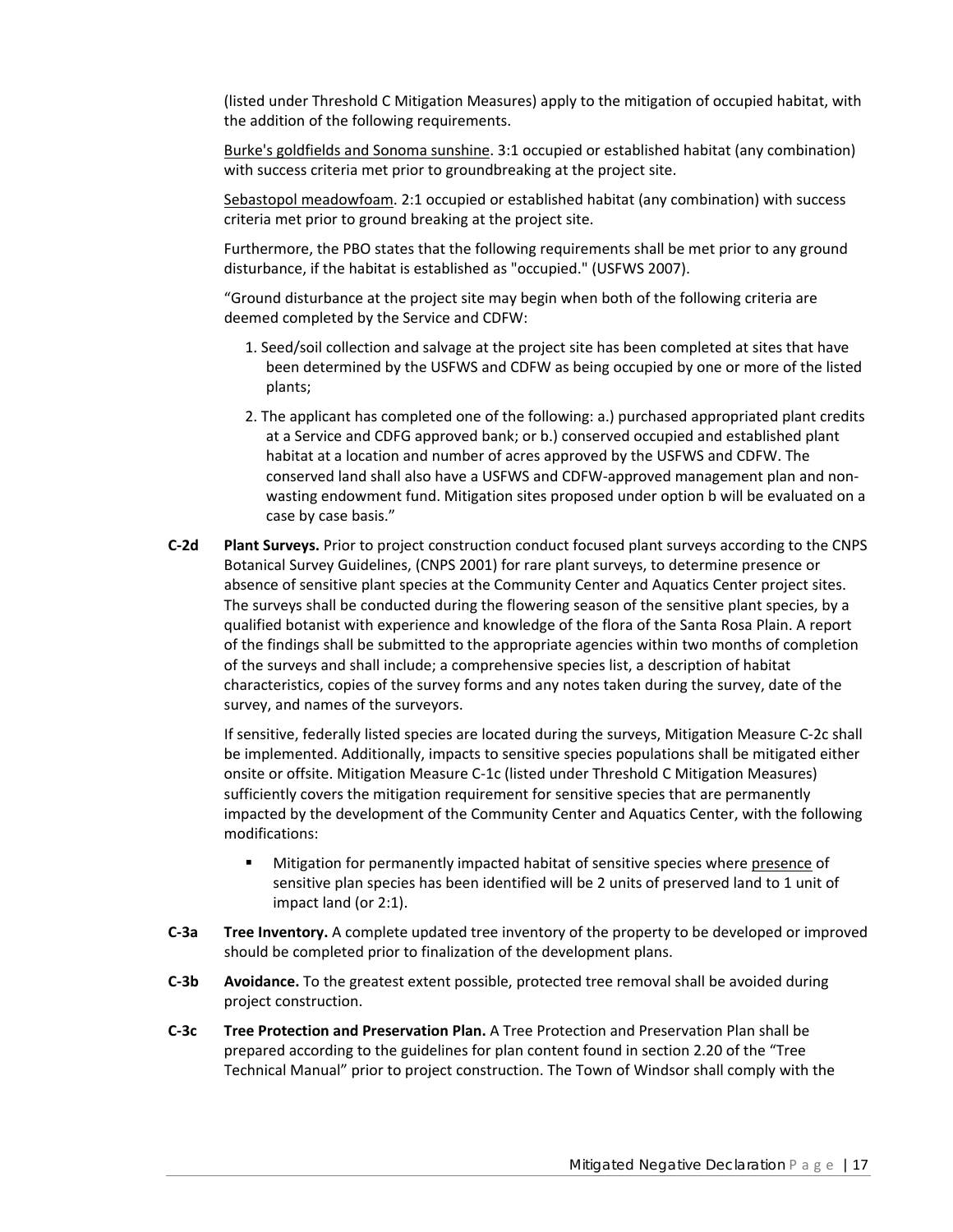requirements of tree removal permits typically required by private project sponsors for the removal of all protected trees.

- **C‐3d Tree Replacement.** Protected trees that are removed shall be replaced according to the requirements in Section 27.36.061 of the Town's Zoning Ordinance‐*Tree Preservation and Protection*, or as specifically directed by the Town in response to the Tree Protection and Preservation Plan, or tree removal permits prior to project operation. A minimum replacement ratio of 2:1 trees replaced to trees removed shall be required.
- **C‐3e Implement Best Management Practices.** Best Management Practices shall be required during project construction to reduce impacts to valley oaks and other Heritage Trees. The trees that shall be avoided and protected during construction include any protected tree that has a diameter 6‐inches or greater as measured 4.5 feet above the ground.

BMPs should be included in the plans and specifications for the project. These BMPs should be reviewed in pre-construction meetings with the Town of Windsor staff, the Town's contractor, and qualified biologists and should, at a minimum, include the following provisions:

- **Construction drawings shall accurately locate areas to be avoided such as tree trunks and** root protection zones.
- **Prior to construction, the tree protection zone of sensitive trees shall be fenced using wire** mesh fencing.
- Construction staging areas shall be designed on plans and prohibit parking, loading, digging (especially trenching), and grading during all construction activities within the tree protection zones of all trees.
- A pre-construction meeting conference shall be held with contractors to review BMPs and require bonding and fines to ensure the replacement of any inadvertently damaged trees.
- Existing grade shall be maintained within the fenced portion of the dripline. Any change in grade within the fencing can only proceed with written directions from the Town's arborist. The arborist shall provide an appropriate methodology for accomplishing the change in grade within the fence, without changing the grade within the dripline.
- If pruning is necessary, pruning should be done to clean and raise canopy per International Society of Arboriculture pruning standards.
- A certified arborist shall be consulted during design to accurately locate root protection zones and identify other specific measures that would limit potential indirect impacts on trees that may be encroached upon.
- A drainage plan shall be designed that will avoid oak trees to be preserved.
- Additional construction activities within the Tree Protection Zone, including tunneling, trenching, excavating, and root cutting, shall be carried out according to the requirements in the "Town of Windsor Tree Technical Manual" sections 4.0‐4.5
- **C‐5a Avoidance.** To the extent feasible, tree removal and grading activities shall avoid the active nesting and breeding season (from March 1 through August 15) to avoid impacts to nesting birds and raptors. If seasonal avoidance is not feasible, then Mitigation Measure C‐5b shall be implemented to minimize impacts to nesting birds and raptors.
- **C‐5b Pre‐Construction Surveys.** Prior to any potential nest‐disturbing activities during the period from March 1 through August 15, the Town shall retain a qualified biologist to conduct a pre‐ construction survey for nesting birds. The survey shall be conducted no more than three days prior to the start of work activities and shall cover all affected areas including a 500‐foot buffer area around the active project area and staging areas where substantial ground disturbance or vegetation clearing is required.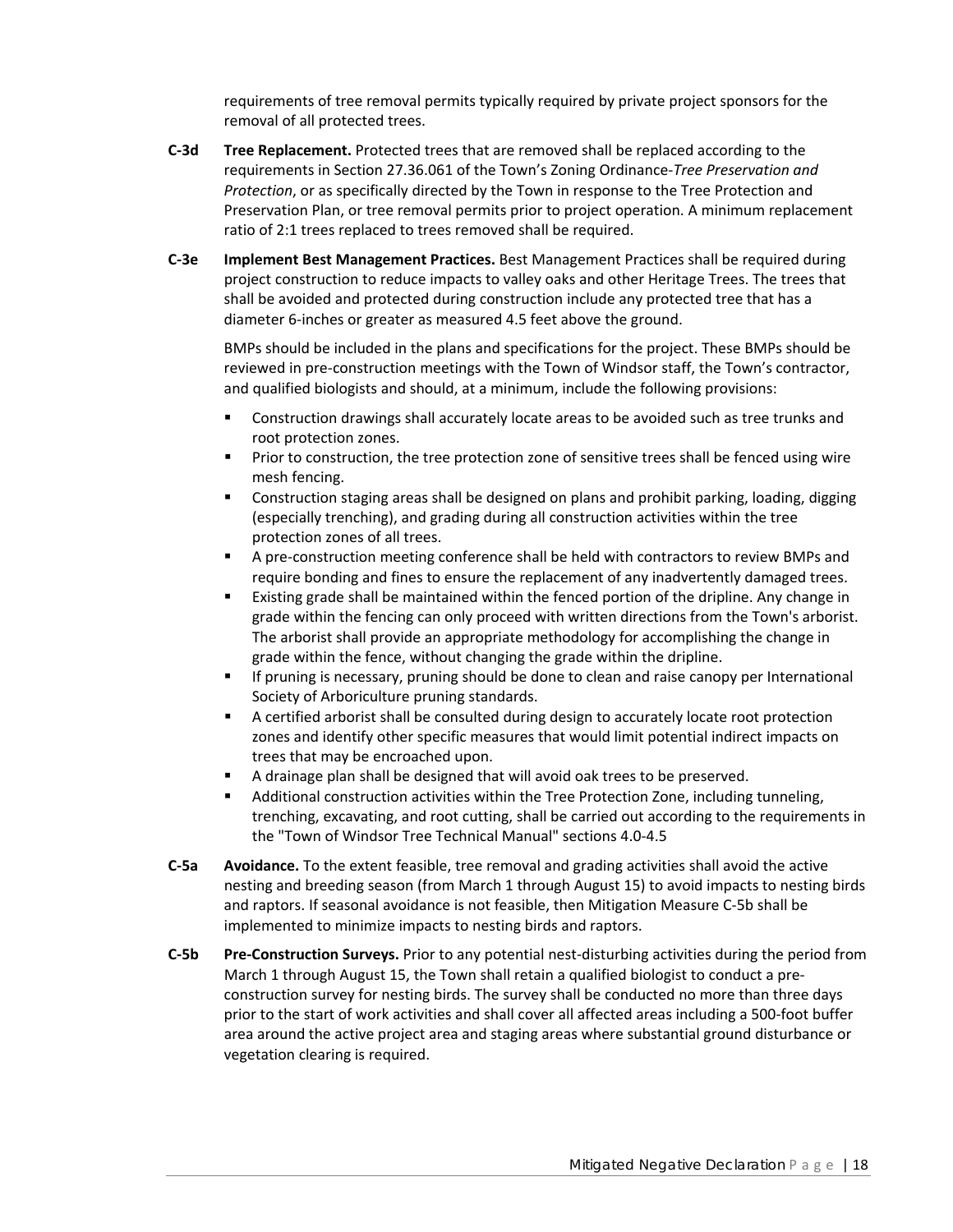- Additional pre-construction surveys shall be conducted for each new phase of project implementation that occurs during the nesting season, no more than three days prior to construction (e.g., prior to tree removal, and again prior to major grading).
- If any active nests are found, an appropriate nest buffer area shall be established. The following guidelines for protection zones shall be used: For passerine birds, a 50 ‐1OO‐ foot protection zone shall be established around active nests; for raptors, a 300‐foot protection zone and for golden eagles a 500‐foot protection zone shall be established around active nests. These protection zones may be modified on a site‐specific basis as determined by the qualified biologist or in coordination with CDFW.
- Active nests within the project area shall be monitored for signs of disturbance. If the qualified biologist determines that a disturbance is occurring, construction shall be halted, and CDFW shall be contacted to determine the need for additional protection measures.
- **C‐6 Avoidance and Minimization.** Prior to project construction protection measures to avoid and minimize impacts to special‐status bat species during project construction shall be implemented. Concurrent with breeding bird surveys (Mitigation Measure C‐5) a qualified biologist shall conduct preconstruction surveys for special‐status bats within suitable open structures and large trees (greater than 24 inch at diameter breast height) on the Keiser Park site. If special‐status bat species are identified on-site, the biologist shall evaluate whether breeding adults or juveniles are present. If present, a suitably sized buffer (e.g., 100 to 150 feet) shall be placed around the roost if grading, tree removal, or other project construction activities may cause abandonment.
- **C‐7a** Work in or near active waterways shall occur only during the summer low‐flow period (June 1 through October 15). Litter and construction debris shall be removed from the creek channel and flood plain and disposed of at an appropriate site.
- **C‐4a Riparian Setback.** Development adjacent to the unnamed tributaries to Starr Creek on the Keiser Park property shall conform to the 50‐foot setback requirement given in the Sonoma County General Plan (Objective OS‐5c), or to the edge of the riparian corridor, which extends out from the creek to the dripline of riparian trees.
- **C‐4b Impact Mitigation.** Mitigation ratios for native vegetation and wildlife habitat (other than trees) removed as a result of construction activities and development shall be 2:1, unless otherwise stipulated by the permitting agency. This applies to impacts to riparian vegetation within the 50‐ foot riparian conservation corridor that cannot be mitigated by other means. Mitigation for the removal or destruction of riparian vegetation shall take place on site in the riparian corridor, and shall consist of riparian restoration and riparian enhancement plantings. Exotic plant species removed shall be replaced with locally and ecologically appropriate native plant species.
- **I‐2** Prior to modifying Jaguar Way to provide through access to Keiser Park, the Town shall install a solid wood fence along the northern edge of Jaguar Way that is between six and eight feet in height in order to block the line of sight between residences and traffic along Jaguar Way.
- **J‐1** The Town shall require a Safety and Accident Prevention Program to be prepared and implemented prior to operating any new aquatic facilities. The Program shall include, but shall not be limited to, a requirement that certified lifeguards and defibrillators be present at the Aquatics Center during operating hours. Security personnel and emergency service providers shall be included in the safety program as needed.
- **J‐2** The Town shall require that a Standard Procedures Manual be prepared and implemented prior to operating any new aquatic facilities or organizing any large‐scale events within the Community Center. The Manual shall include a requirement for additional emergency services personnel to be present at the site during large‐scale events. The number of emergency services personnel required at such events shall be decided in consultation with the Windsor Police